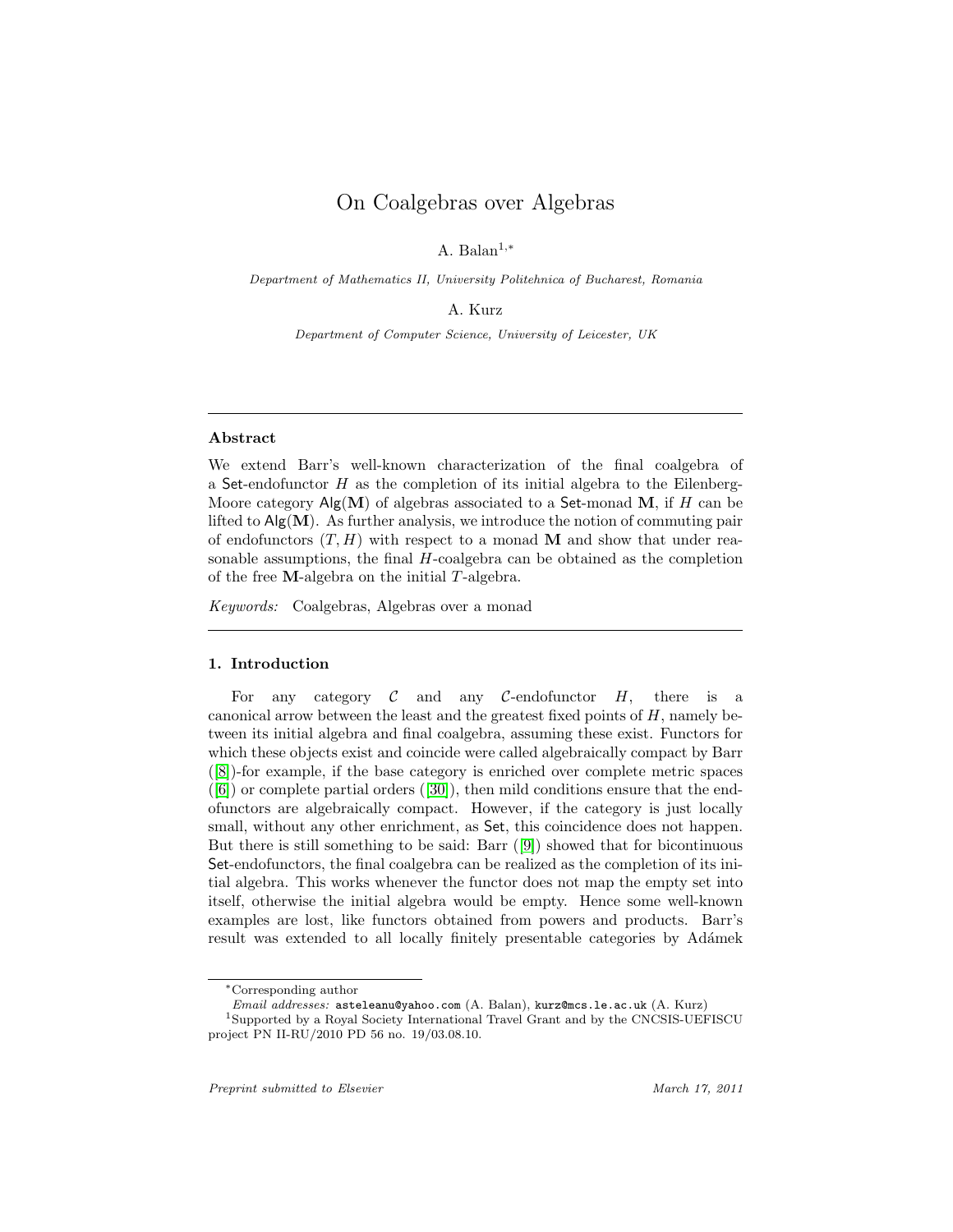$([1], [2])$  $([1], [2])$  $([1], [2])$  $([1], [2])$  $([1], [2])$ , in the sense that the completion procedure works for hom-sets, not objects, with respect to all finitely presentable objects.

In the present paper we have focused on coalgebras whose carriers are algebras for a Set-monad, not necessarily finitary (see for example [\[11\]](#page-23-3), [\[31\]](#page-24-1)). Our interest arises from the following two developments. Firstly, streams or weighted automata, as studied by Rutten from a coalgebraic perspective ([\[26\]](#page-24-2), [\[27\]](#page-24-3), [\[28\]](#page-24-4)) are mathematically highly interesting examples of coalgebras, despite the fact that the type functor is very simple, just  $HX = \mathbb{k} \times X$  in the case of streams. The interesting structure arises from k, which in typical examples is a semi-ring. In this paper, we shall bring this structure to the fore by lifting  $H$  to the category of modules for a semi-ring, or more generally, to the category of algebras for a suitable monad. Secondly, in recent work of Kissig and the second author  $([19])$  $([19])$  $([19])$ , it turned out that it is of interest to move the trace-semantics of Hasuo-Jacobs-Sokolova ([\[13\]](#page-23-5)) from the Kleisli-category of a commutative monad to the Eilenberg-Moore category of algebras (for example, this allows to consider wider classes of monads). Again, for trace semantics, semi-ring monads are of special interest.

In the first part of this paper, we show that Barr's theorem ([\[9\]](#page-23-2)) extends from coalgebras on Set to coalgebras on the Eilenberg-Moore category of algebras  $\text{Alg}(\mathbf{M})$  for a monad M on Set, dropping the assumption  $H0 \neq 0$  (hence allowing examples like the functor H of stream coalgebras mentioned above).

We consider the situation of a Set-endofunctor  $H$  that has a lifting to  $\mathsf{Alg}(\mathbf{M})$ . Under some reasonable assumptions, we are able to prove that the final H-coalgebra can be obtained as the Cauchy completion of the image of the initial algebra for the lifted functor, with respect to the usual ultrametric inherited from the final sequence. Moreover, the corresponding topology is compatible with the M-algebra structure of both objects involved, in the sense that the algebra structure maps are continuous. To provide examples, we need to understand better the initial algebra of the lifted functor. This is the purpose of the second part of the paper, where the special case of an initial algebra that is free (as an M-algebra) is exhibited. Namely, for two endofunctors  $H, T$  and a monad M on Set, we call  $(T, H)$  an M-commuting pair if there is a natural isomorphism  $HM \cong MT$ , where M is the functor part of the monad. This notion is motivated by the fact that if both the algebra lift of  $H$ and the Kleisli lift of  $T$  exist, then mild requirements ensure that  $H$ , the algebra lifted functor of H, is equivalent with the extension of T to  $\text{Alg}(\mathbf{M})$  if and only if they form a commuting pair  $(T, H)$ . If this is the case, then one can recover the initial algebra for the lifted endofunctor  $\widetilde{H}$  as the free M-algebra built on the initial T-algebra. Consequently, the final  $H$ -coalgebra can be realized as completion of a free M-algebra.

An earlier version of this paper appeared as [\[7\]](#page-23-6). In the present article, Section [2.4](#page-7-0) is extended with a detailed analysis of the completion result. Section [2.5,](#page-11-0) devoted only to examples, is new; in [Appendix A,](#page-0-0) we start with a monad M and a functor H having a Kleisli lifting  $H$  and show how to extend  $H$  from free algebras to all algebras, in the form of a left Kan extension. Fi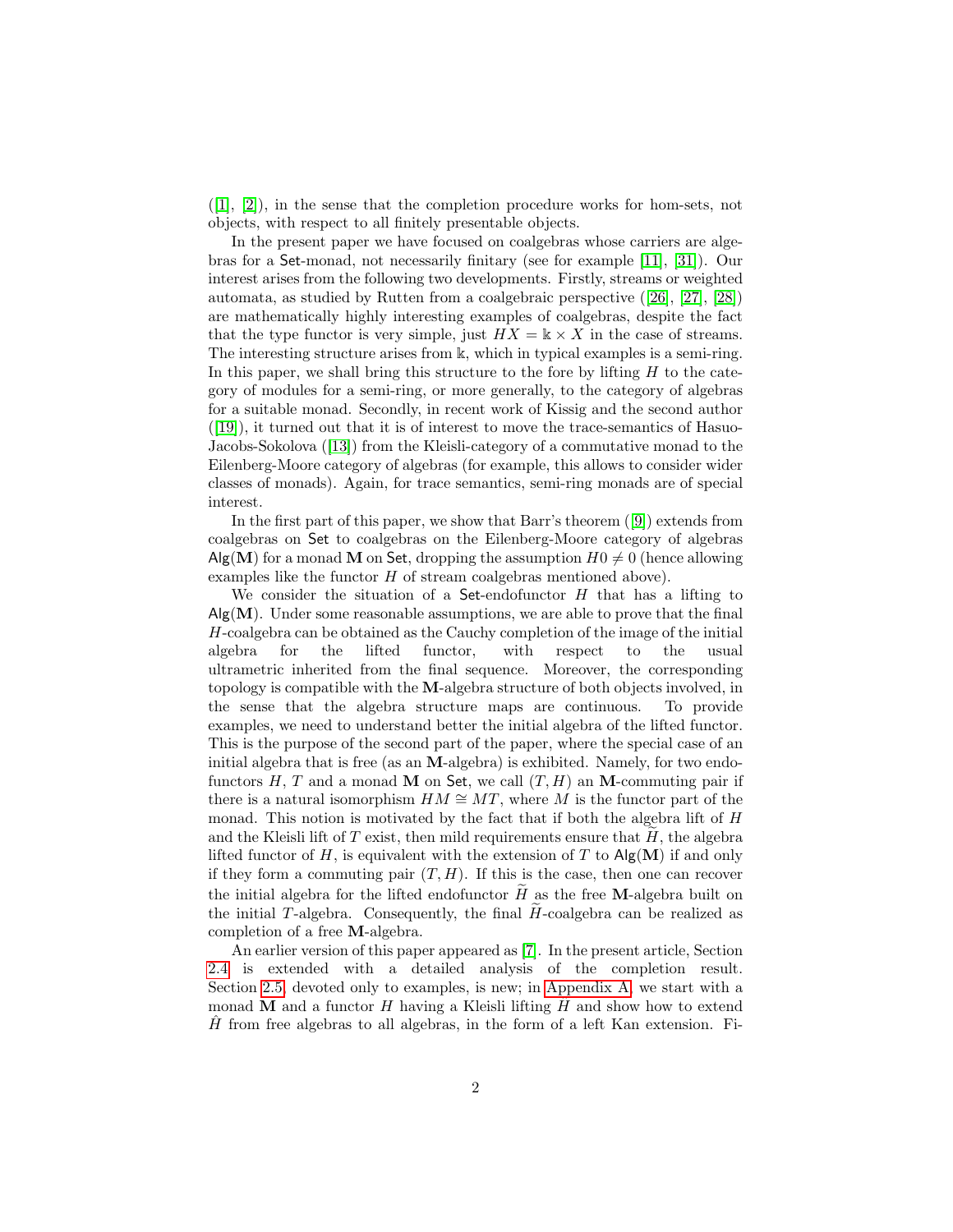nally, due to space limitations, an example of constructing a commuting pair is detailed in [Appendix B.](#page-0-0)

# 2. Final coalgebra for endofunctors lifted to categories of algebras

# <span id="page-2-2"></span>2.1. Final sequence for Set-endofunctors

Consider an endofunctor  $H : \mathsf{Set} \longrightarrow \mathsf{Set}$ . Denote by  $\mathsf{Coalg}(H)$  the category of H-coalgebras and by  $U_H$  : Coalg $(H) \longrightarrow$  Set the corresponding forgetful functor. We are interested in the final object of  $\text{Coalg}(H)$ , the final H-coalgebra.

# <span id="page-2-1"></span>Assumption I. H preserves limits of  $\omega^{op}$ -sequences.

The above assumption ensures that the final  $H$ -coalgebra exists and can be obtained by the following well-known construction: from the unique arrow  $t: H1 \longrightarrow 1$  we form the sequence

<span id="page-2-0"></span>
$$
1 \xleftarrow{t} H1 \xleftarrow{\cdots} \xleftarrow{\cdots} H^{n}1 \xleftarrow{H^{n}t} H^{n+1}1 \xleftarrow{\cdots} \cdots \tag{1}
$$

Denote by Z its limit, with  $p_n: Z \longrightarrow H^n1$  the corresponding cone. As we work in Set, recall that Z can be described as a subset of the cartesian product  $\prod_{n\geq 0} H^n$ 1, namely  $Z = \{(x_n)_{n\geq 0} \mid H^n t(x_{n+1}) = x_n\}$ . By applying H to the sequence and to the limit, we get a cone where additionally  $HZ \longrightarrow 1$  is the unique map to the singleton set:



The limit property and the assumption on  $H$  lead to a bijection  $\xi : Z \longrightarrow HZ$  satisfying  $Hp_{n-1} \circ \xi = p_n$  for all  $n \geq 1$ . We can now see that Z is the final H-coalgebra: for each H-coalgebra  $(C, C \xrightarrow{\xi_C} HC)$ , there is a cone  $(C \xrightarrow{\alpha_n} H^n 1)_{n \geq 0}$  over the sequence [\(1\)](#page-2-0), built inductively:  $\alpha_0: C \longrightarrow 1$ is the unique map; then given  $\alpha_n : C \longrightarrow H^n$ , construct  $\alpha_{n+1}$  as the composite  $C \stackrel{\xi_C}{\longrightarrow} HC \stackrel{H\alpha_n}{\longrightarrow} H^{n+1}1$ . Then the unique map  $\alpha_C : C \longrightarrow Z$  such that  $p_n \circ \alpha_C = \alpha_n$  satisfies the following diagram:

$$
\begin{array}{ccc}\nC & \xrightarrow{\alpha_C} & Z \\
\epsilon_C & & \downarrow \epsilon \\
HC & \xrightarrow{H\alpha_C} & HZ\n\end{array}
$$

hence is a coalgebra map.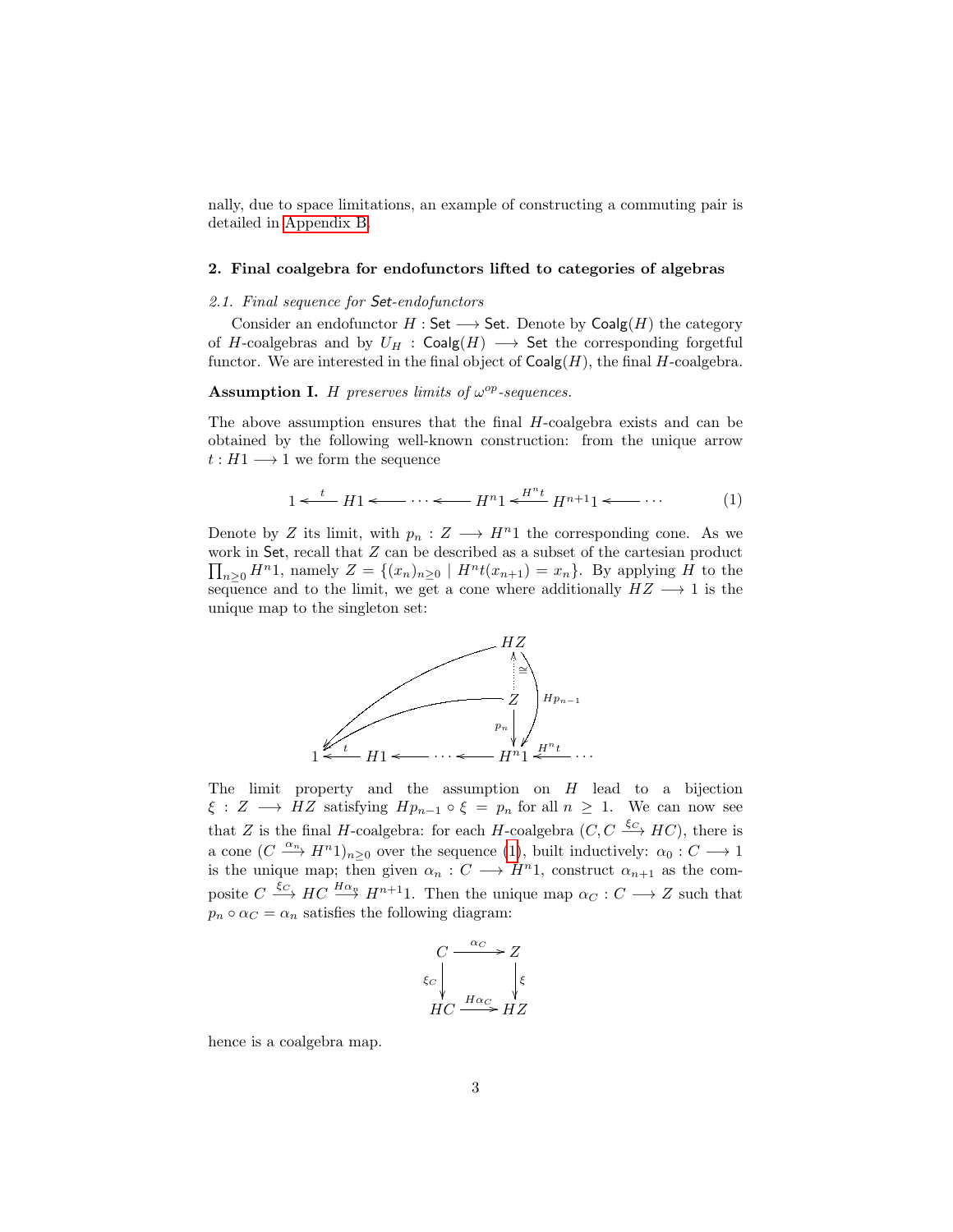Now we have the final coalgebra. We move further and endow each set  $H<sup>n</sup>1$ in [\(1\)](#page-2-0) with the discrete topology (so all maps  $H<sup>n</sup>t$  will be continuous). Then put the initial topology  $(29)$  coming from this sequence on Z and HZ. It follows that  $\xi$  is a homeomorphism. In particular, the topology on Z is given by an ultrametric: the distance between any two points  $x, y \in Z$  is  $2^{-n}$ , for n the smallest natural number such that  $p_n(x) \neq p_n(y)$ . The cone  $(C \stackrel{\alpha_n}{\longrightarrow} H^n 1)_{n \geq 0}$ yields on any coalgebra a topology (the initial one) and the unique map  $\alpha_C : C \longrightarrow Z$  is continuous with respect to it.

## 2.2. Lifting to the category of algebras for a monad

Let  $\mathbf{M} = (M, M^2 \xrightarrow{m} M, Id \xrightarrow{u} M)$  be a monad on Set (by convention, we shall use a bold symbol for a monad, and an italic symbol for the underlying endofunctor). Denote by  $\mathsf{Alg}(\mathbf{M})$  the Eilenberg-Moore category of M-algebras and by  $F^{\mathbf{M}} \dashv U^{\mathbf{M}}$  : Alg(M)  $\longrightarrow$  Set the adjunction between the free and the forgetful functor. For later use, record that  $\mathsf{Alg}(\mathbf{M})$  has an initial object, namely  $(M0, M^20 \longrightarrow M0)$ , the free algebra on the empty set, and a terminal object 1, the singleton, with algebra structure given by the unique map  $M1 \longrightarrow 1$ .

**Definition 2.1.** Let  $H$  be a Set-endofunctor. An algebra lifting of  $H$  is a functor  $H : Alg(M) \longrightarrow Alg(M)$  such that the following diagram commutes:

$$
\begin{array}{ccc}\n\text{Alg}(\mathbf{M}) & \xrightarrow{\widetilde{H}} & \text{Alg}(\mathbf{M}) \\
U^{\mathbf{M}} & & U^{\mathbf{M}} \\
\downarrow & & \downarrow \\
\text{Set} & \xrightarrow{H} & \text{Set}\n\end{array} \tag{2}
$$

Besides lifting  $H$  to algebras, our interest focuses on  $H$ -coalgebras. The next result seems to be "folklore"<sup>[2](#page-3-0)</sup>:

**Theorem 2.2.** The following are equivalent, for a monad  $\bf{M}$  and an endofunctor  $H$  on a category  $\mathcal{C}$ :

i. Natural transformation  $\lambda : MH \longrightarrow HM$  satisfying

<span id="page-3-1"></span>H uH / Hu " E E E E E E E <sup>E</sup> MH λ HM M<sup>2</sup>H Mλ / mH MHM λM /HM<sup>2</sup> Hm MH <sup>λ</sup> /HM (3)

ii. Lifting of H to a functor  $\widetilde{H}$  on Alg(M).

<span id="page-3-0"></span><sup>2</sup>This is essentially a simplification of the case "monad, comonad and mixed distributive law" (also called an entwining) between them, as in [\[32\]](#page-24-6), Thm.IV.1.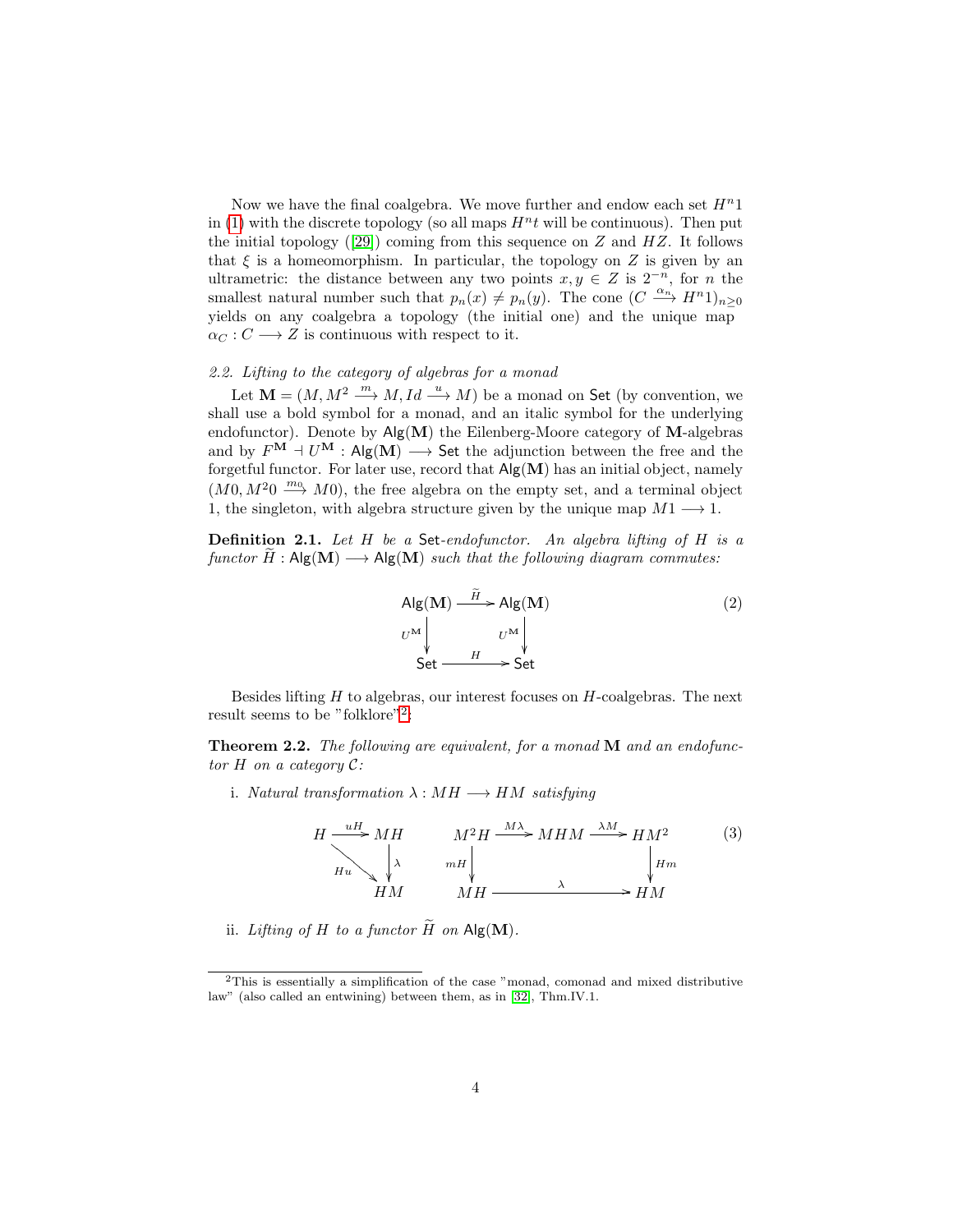If this is the case, then the monad M also lifts to a monad  $\widetilde{M}$  on Coalg(H) (a monad such that  $U_H\widetilde{M} = MU_H$ , see diagram below), the categories Coalg $(\widetilde{H})$ and  $\mathsf{Alg}(\widetilde{M})$  are isomorphic and the adjunction  $F^{\mathbf{M}} \dashv U^{\mathbf{M}}$  lifts to the adjunction  $\widetilde{F}+\widetilde{U}$  associated with the monad  $\widetilde{M}$ , such that  $U_H\widetilde{U}=U^{\bf M}U_{\widetilde{H}}$  and  $U_{\widetilde{H}}\widetilde{F}=$  $F^{\mathbf{M}}U_{H}$ , as in the next diagram:

$$
\begin{array}{c}\n\widetilde{M} \\
\bigcap_{U_H} \downarrow \qquad \qquad \widetilde{F} \\
\text{Coalg}(H) \downarrow \qquad \qquad \widetilde{U} \\
\downarrow \qquad \qquad \widetilde{U} \\
\text{Set} \downarrow \qquad \qquad \text{Alg}(M) \\
\bigcup_{H} \qquad \qquad \downarrow \qquad \qquad \text{Alg}(M) \\
\bigcup_{H} \qquad \qquad \bigcup_{\widetilde{H}} \qquad \qquad \bigcup_{\widetilde{H}} \qquad \qquad \downarrow \qquad \qquad \widetilde{H}\n\end{array}
$$

*Proof.* We just give an outline of the proof. The equivalence  $1 \Leftrightarrow 2$ . is in [\[17\]](#page-23-7): for any M-algebra  $(X, x)$ , the functor  $\tilde{H}$  acts as  $HX$ , with algebra structure

$$
MHX \xrightarrow{\lambda_X} HMX \xrightarrow{Hx} HX
$$

and for any algebra map  $(X, x) \longrightarrow (Y, y)$ , the corresponding arrow  $HX \longrightarrow HY$  respects the algebra structure. Conversely, given  $H$ , one can recover the distributive law by defining first  $\tilde{\lambda}: F^{\bf M}H \longrightarrow \tilde{H}F$  as the transpose of  $H \stackrel{Hu}{\longrightarrow} HM = HU^{\mathbf{M}}F^{\mathbf{M}} = U^{\mathbf{M}}\widetilde{H}F^{\mathbf{M}},$  then taking  $\lambda$  as

$$
MH = U^{\mathbf{M}}F^{\mathbf{M}}H \xrightarrow{U\lambda} U^{\mathbf{M}}\widetilde{H}F^{\mathbf{M}} = HU^{\mathbf{M}}F^{\mathbf{M}} = HM
$$

Next, we can construct the monad  $\tilde{M}$  as follows: on objects, it is

$$
\widetilde{M}(C, C \xrightarrow{\xi_C} HC) = (MC, MC \xrightarrow{Mc} MHC \xrightarrow{\lambda_C} HMC)
$$

It has the same multiplication and unit as M, but now restricted to H-coalgebras. It is easy to see that  $H$ -coalgebras and M-algebras form isomorphic categories and the corresponding monadic adjunction  $\ddot{F} + \ddot{U}$  is explicitly given by: for any H-coalgebra  $(C, C \xrightarrow{\xi_C} HC)$ ,  $\widetilde{F}C = MC$  seen as free algebra, with coalgebra structure  $MC \stackrel{Mc}{\longrightarrow} MHC \stackrel{\lambda_C}{\longrightarrow} HMC$ . Finally,  $\tilde{U}$  is the forgetful functor.  $\Box$ 

Remark 2.3. It is worth noticing that in general, the lifting is not necessarily unique (as there may be more than one distributive law  $\lambda : MH\longrightarrow HM$ ). For example, take G a group and  $HX = MX = G\times X$ ; consider H as an endofunctor and M as a monad with natural transformations  $u, m$  obtained from the group structure. The algebras for this monad are the G-sets. Then it is easy to see that a map  $f: G \times G \longrightarrow G \times G$  induces a distributive law  $\lambda: MH \longrightarrow HM$  if it satisfies  $f(e, x) = (x, e)$  for all  $x \in G$ , where e stands for the unit of the group,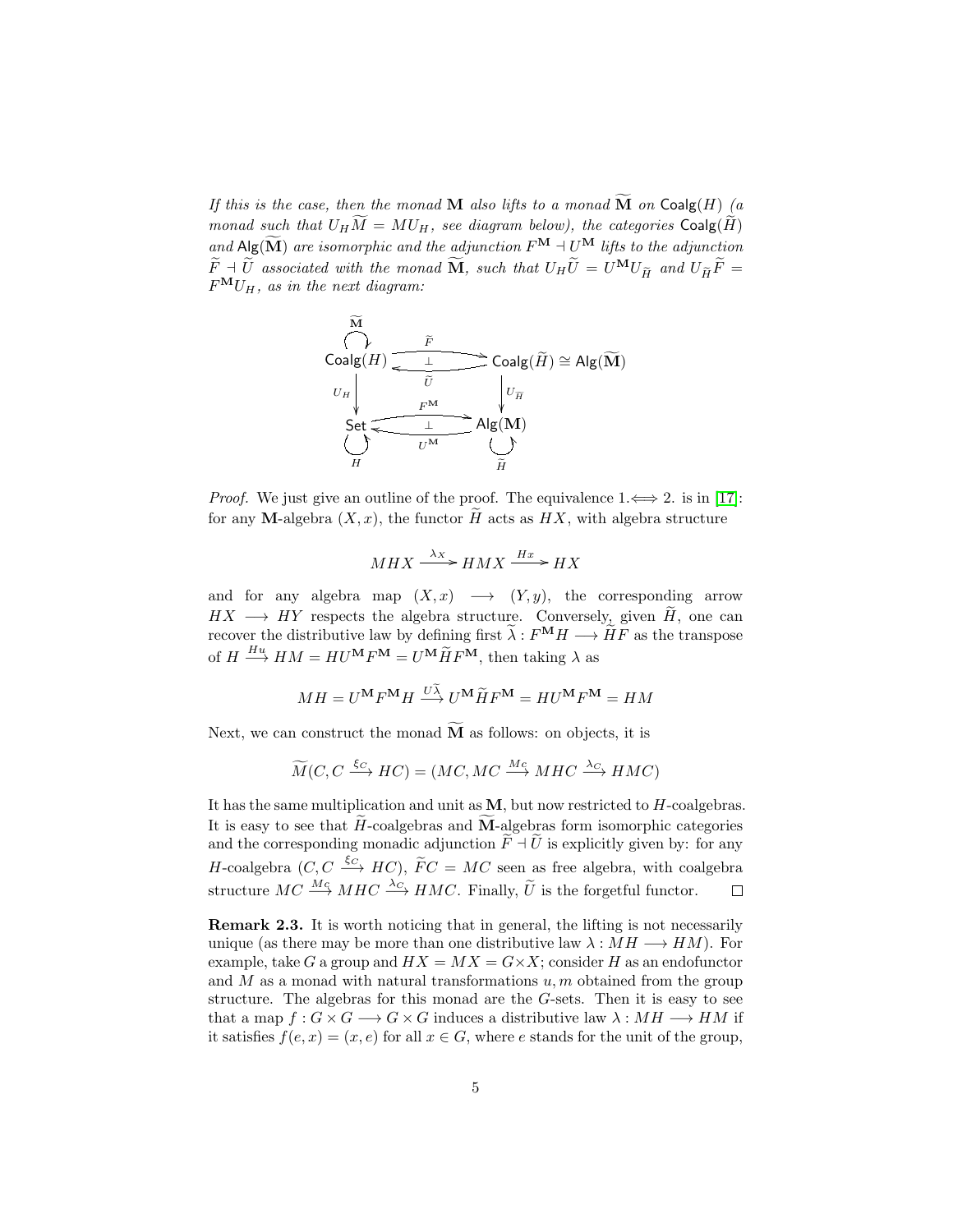and  $f(\mu \times G) = (G \times \mu)(f \times G)(G \times f)$ , where we have denoted by  $\mu(x, y) = xy$ the group multiplication. Take now  $f_1(x, y) = (xy, x)$  and  $f_2(x, y) = (xyx^{-1}, x)$ ; these maps produce two distributive laws  $\lambda_1, \lambda_2 : MH \longrightarrow HM$  that do not give same lifting H, as the G-action on HX would be  $(x, y, z) \rightarrow (xy, x \rightarrow z)$ for  $\lambda_1$ , respectively  $(x, y, z) \rightarrow (xyx^{-1}, x \rightarrow z)$  for  $\lambda_2$ . Here  $x, y \in G$ ,  $z \in X$  and  $\rightarrow$  denotes the left G-action on X. If the liftings were isomorphic, then the associated categories of coalgebras should also be isomorphic. In particular, notice that  $H$  is a comonad (as any set, in particular G, carries a natural comonoid structure) and both maps  $f_1, f_2$  are actually inducing monad-comonad distributive laws  $\lambda_1$ , respectively  $\lambda_2$ . Hence each lifting carries a comonad structure, such that the associated categories of coalgebras for the lifted functors are Eilenberg-Moore categories of coalgebras and they should also be isomorphic. But for  $f_1$ , a corresponding coalgebra is the same as a G-set  $(X, \rightharpoonup)$  endowed with a map  $\theta : X \longrightarrow G$  such that  $\theta(q \rightharpoonup x) = q\theta(x)$ , while for the second structure, the compatibility relation yields a crossed  $G$ -set, i.e.  $\theta(g \to x) = g\theta(x)g^{-1}$ .

Assumption II. There is a lifting of  $H$  to  $\mathsf{Alg}(\mathbf{M})$ , given by the distributive  $law \lambda : MH \longrightarrow HM.$ 

<span id="page-5-0"></span>**Remark 2.4.** As the forgetful functor  $\tilde{U}$  creates and preserves limits, the existence of the final H-coalgebra  $(Z, Z \xrightarrow{\xi} HZ)$  ensures that the final  $\widetilde{H}$ -coalgebra also exists, modeled on the same carrier. Hence despite the fact that the lifting might not be unique, the underlying set of the final  $H$ -coalgebra is preserved (but with possibly different algebra structures, depending on  $\lambda$ ).

To see this, notice that any term  $H<sup>n</sup>1$  of the final sequence [\(1\)](#page-2-0) carries an M-algebra structure, as follows: the obvious unique M-algebra structure on 1,  $a_0: M1 \longrightarrow 1$ ; then, given  $a_n: M H^n1 \longrightarrow H^n1$ , define  $a_{n+1}$  as the composite  $MH^{n+1}1 \xrightarrow{\lambda_{H^{n_1}}} HMH^{n_1} \xrightarrow{Ha_n} H^{n+1}1$ .

All maps in the sequence  $(1)$  are easily proved to be **M**-algebra maps using the commutative diagrams in [\(3\)](#page-3-1). Consequently, there is a unique M-algebra structure  $\gamma : MZ \longrightarrow Z$  such that the second row in the diagram below is limiting in Alg(M), in particular the projections  $p_n : Z \longrightarrow H^{n}1$  are M-algebra morphisms:

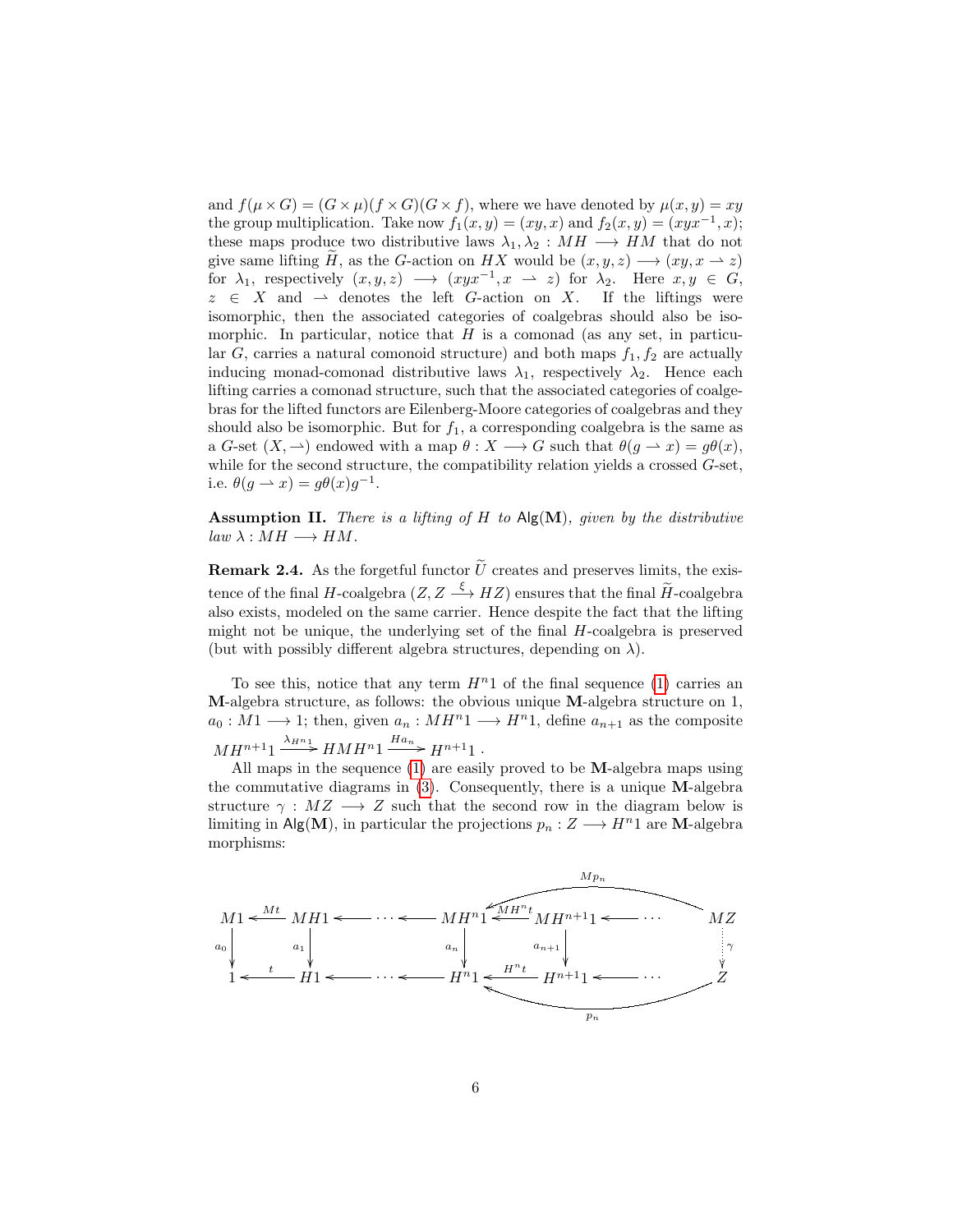As  $U^{\mathbf{M}}$  creates limits and H is  $\omega^{op}$ -continuous (Assumption [I\)](#page-2-1), so is  $\widetilde{H}$ . Therefore  $\xi : Z \longrightarrow HZ$  is an isomorphism in Alg(M):

<span id="page-6-0"></span>
$$
MZ \xrightarrow{M\xi} MHZ \xrightarrow{\lambda_Z} HMZ
$$
  
\n
$$
\gamma \downarrow \qquad \qquad \downarrow H\gamma
$$
  
\n
$$
Z \xrightarrow{\xi} HZ
$$
  
\n(4)

So  $((Z, \gamma), \xi)$  is the final  $\widetilde{H}$ -coalgebra. Additionally, the cone  $(MZ \stackrel{Mp_n}{\longrightarrow} MH^n1)$  $\xrightarrow{a_n} H^{n_1}$ <sub>n</sub>><sub>0</sub> coincides with the cone  $(\alpha_n : MZ \longrightarrow H^{n_1})_{n\geq 0}$  induced by the H-coalgebra structure of MZ from [\(4\)](#page-6-0), as  $a_n \circ Mp_n = p_n \circ \gamma$  and  $\gamma$  is the unique coalgebra map which makes [\(4\)](#page-6-0) commute.

### 2.3. Topology on the final coalgebra

Remember that on all  $H^{n_1}$  we have considered the discrete topology. Endow also all  $MH<sup>n</sup>1$  with the discrete topology (intuitively, this corresponds to the fact that operations on algebras with discrete topology are automatically continuous) and MZ with the initial topology coming from the cone  $(MZ \stackrel{Mp_n}{\longrightarrow} MH^n1)_{n\geq 0}.$ 

<span id="page-6-2"></span>**Proposition 2.5.** The final H-coalgebra is a topological  $M$ -algebra<sup>[3](#page-6-1)</sup>, i.e. the **M**-algebra structure map on Z,  $\gamma : MZ \longrightarrow Z$ , is continuous with respect to the topologies on Z and MZ.

*Proof.* By definition of the initial topology,  $\gamma$  is continuous if and only if all compositions  $p_n \circ \gamma$  are continuous. But  $p_n \circ \gamma = a_n \circ Mp_n$ ,  $a_n$  are continuous as maps between discrete sets and  $Mp_n$  are continuous by the initial topology on MZ.  $\Box$ 

The above proposition can be interpreted by saying that all operations on Z are continuous (as they are obtained as limits of operations on discrete algebras). This result relies heavily on the construction of the final coalgebra as the limit of the sequence [\(1\)](#page-2-0), i.e. on the property of H to preserve limits of  $\omega^{op}$ -chains. We do not know at this moment if Proposition [2.5](#page-6-2) still holds if one drops this assumption, as there is no obvious choice for the topology on MZ. However, there is a possible direction to follow: instead an  $\omega^{op}$ -continuous endofunctor, to use a finitary one. Following Worrell's construction ([\[33\]](#page-24-7)), the final sequence would still induce a topology on Z, and the easiest way would be to take on MZ the initial topology with respect to  $\gamma$ , but this is not the same as the construction pursued here.

<span id="page-6-1"></span> $3$ Usually the notion of a topological algebra refers to an algebra for some finitary, algebraic theory whose underlying set is equipped with some topology, such that the algebra operations are continuous ([\[18\]](#page-23-8)). As Eilenberg-Moore algebras for a Set-monad are the same as algebras for (not necessarily) finitary algebraic theories ([\[3\]](#page-22-2)), we find that the term "topological algebra" characterizes best the present situation.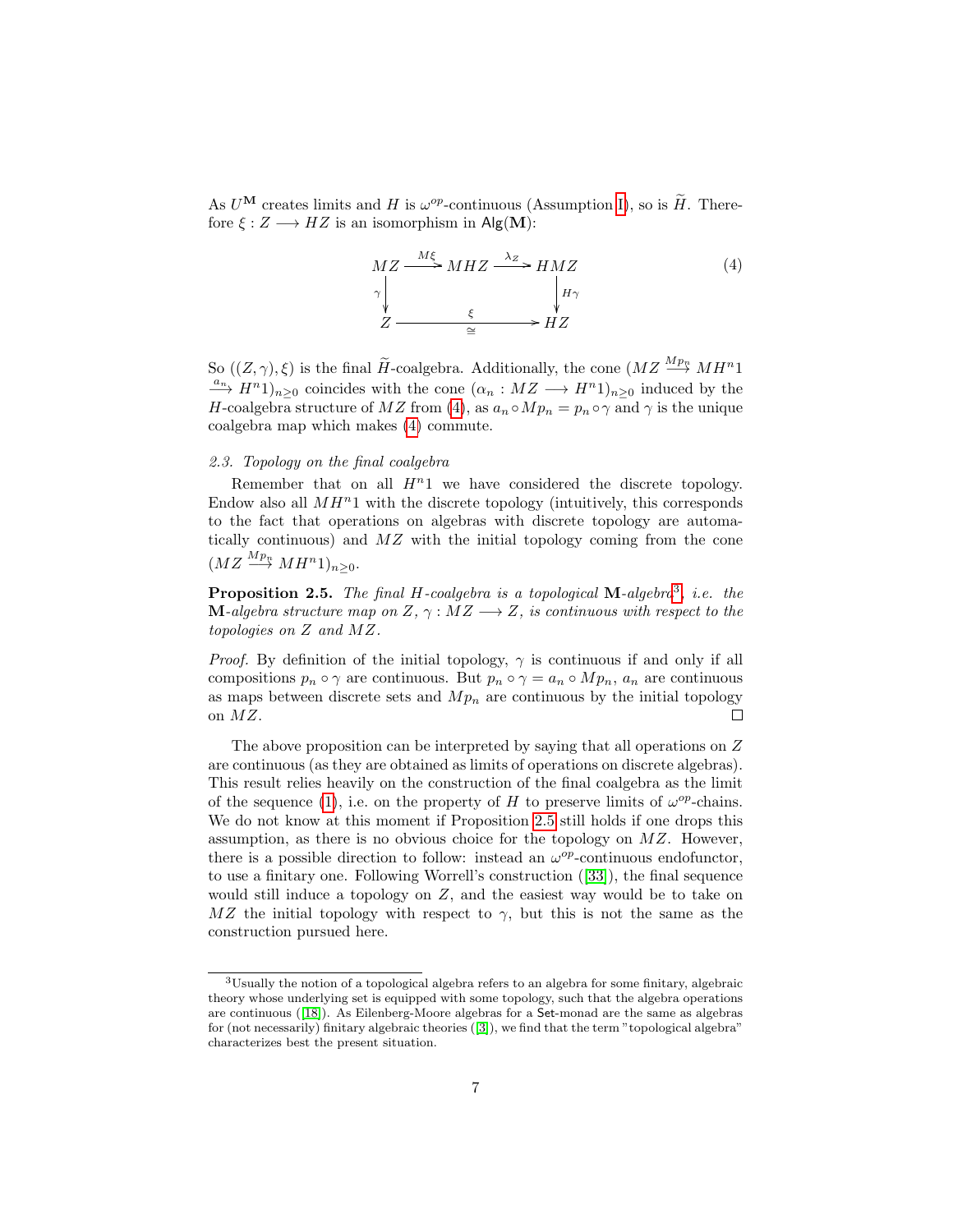# <span id="page-7-0"></span>2.4. Initial  $\tilde{H}$ -algebra and final  $\tilde{H}$ -coalgebra in Alg(M)

If  $\widetilde{H}$  preserves colimits of  $\omega$ -sequences, then the initial  $\widetilde{H}$ -algebra is easy to build, using a dual procedure to the one in [\(1\)](#page-2-0): recall that  $\text{Alg}(\mathbf{M})$  has an initial object, namely the free algebra on the empty set,  $F^{M}0 = (M0, M^{2}0 \frac{m_{0}}{2} M0)$ . In order to simplify the notation, we shall identify all algebras  $\widetilde{H}^n F^{\mathbf{M}}0$  with their underlying sets  $H^nM0$ . Then it is well-known that the initial  $\widetilde{H}$ -algebra is the colimit in  $\mathsf{Alg}(\mathbf{M})$  of the chain

<span id="page-7-1"></span>
$$
M0 \xrightarrow{\cdot} HM0 \xrightarrow{H!} \dots \longrightarrow H^n M0 \xrightarrow{H^n!} \dots \tag{5}
$$

where  $! : M0 \longrightarrow HM0$  is the unique algebra map. Denote by  $i_n : H^nM0 \longrightarrow I$ the colimiting cocone. We do not detail anymore this construction as we did for coalgebras as it will not be used in the sequel. However, we shall need the following (which requires only the existence in  $\mathsf{Alg}(\mathbf{M})$  of the limit of the final sequence  $(1)$ , respectively of the colimit of the initial sequence  $(5)$ : there is a unique M-algebra morphism  $f: I \longrightarrow Z$  such that

<span id="page-7-2"></span>
$$
H^n M 0 \xrightarrow{i_n} I
$$
  
\n
$$
H^n s \downarrow f
$$
  
\n
$$
H^n 1 \xleftarrow{p_n} Z
$$
  
\n(6)

commutes for all  $n$  (see for example [\[1\]](#page-22-0), Lemma 2.4), where  $s: M0 \longrightarrow 1$  is the unique algebra map from the initial to the final object in  $\text{Alg}(\mathbf{M})$ . If M0 is not empty, then I will also be not empty, as it comes with a cocone of algebra maps with not empty domains.

We shall generalize in this section Barr's result  $([9])$  $([9])$  $([9])$  from Set to Alg(M), for the special case of  $\mathsf{Alg}(\mathbf{M})$ -endofunctors arising as liftings of Set-endofunctors. The proofs use similar ideas to the ones in [\[9\]](#page-23-2) and [\[1\]](#page-22-0).

We start by assuming the existence of an algebra map  $1 \longrightarrow M0$ . By initiality of M0 and finality of 1, this implies  $M0 \cong 1$ , hence we have a zero object in the category of algebras.

Remark 2.6. There is a large class of Set-monads satisfying this condition. Some examples are: the list (or word) monad  $MX = X^*$ , the multiset monad  $MX = \{f : X \longrightarrow \mathbb{N} \mid \text{supp}(f) < \infty\},\$  the power-set monad  $MX = \mathcal{P}X$ , the lift monad  $MX = 1 + X$  or the sub-distribution monad  $MX = \{f : X \longrightarrow [0, 1] \mid$  $\supp(f) < \infty, \sum_{x \in X} f(x) \leq 1$ . For all these, the free algebra with empty set of generators is built on the singleton set. But there are also monads for which the carrier of the free algebra on the empty set has more than one element, as the exceptions monad  $MX = E + X$  (with E a set with more than one element) and the double contravariant power set monad monad  $MX = \mathcal{P}(\mathcal{P}(X))$ , or it is empty, as is the case for the monad  $MX = X \times \mathfrak{M}$ , for  $\mathfrak{M}$  a monoid. It is still under work whether the results of the present paper still hold without the assumption  $M0 = 1$ . For more details, we send the reader to [\[21\]](#page-24-8), [\[22\]](#page-24-9), [\[13\]](#page-23-5). We add for later use that all the mentioned monads with  $M0 = 1$  are commutative, except the list monad.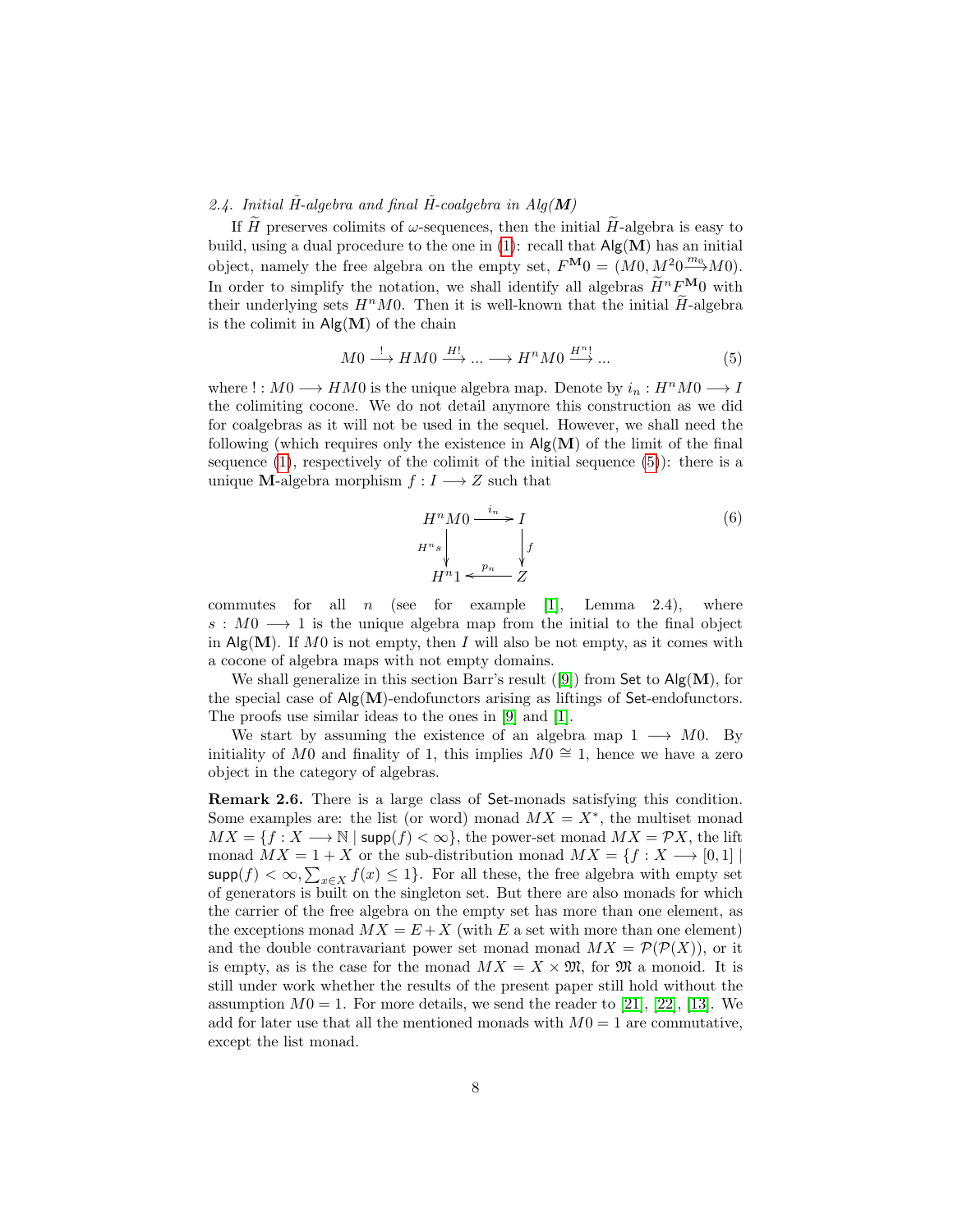We have  $! : 1 = M0 \longrightarrow HM0 = H1$  and  $t \circ! = Id$  in Alg(M). Hence in the final sequence [\(1\)](#page-2-0) all morphisms are split algebra maps, the colimit is the initial H-algebra and the limit is the final  $H$  (and  $H$ )-coalgebra:

<span id="page-8-3"></span>
$$
1 \stackrel{t}{\underset{!}{\hookrightarrow}} H1 \stackrel{!}{\hookrightarrow} \dots \stackrel{!}{\hookrightarrow} H^{n}1 \stackrel{H^{n}t}{\underset{H^{n}!}{\hookrightarrow}} H^{n+1}1 \stackrel{!}{\hookrightarrow} \dots
$$
 (7)

<span id="page-8-0"></span>**Theorem 2.7.** Let H be an  $\omega^{op}$ -continuous Set-endofunctor and M a monad on Set such that:

- <span id="page-8-1"></span>i.  $M0 = 1$ ;
- <span id="page-8-2"></span>ii. H admits a lifting  $\widetilde{H}$  to Alg(M);
- iii. The lifted functor  $\widetilde{H}$  is  $\omega$ -cocontinuous.

Then the carrier of the final H-coalgebra is the Cauchy completion of the image of the initial  $H$ -algebra under a suitable (ultra)metric and this completion is compatible with the algebra structure (in the sense that both objects involved become topological algebras).

*Proof.* Consider the following diagram (in  $\mathsf{Alg}(\mathbf{M})$ ), where all algebras involved have structure maps defined via the distributive law  $\lambda$ , as explained immediately after Remark [2.4:](#page-5-0)



Put on I the smallest topology such that f is continuous, where  $Z$  has the structure of a topological algebra from Proposition [2.5.](#page-6-2) This coincides with the initial topology given by the cone  $I \xrightarrow{f} Z \xrightarrow{p_n} H^{n}1$ . Then I becomes a topological algebra if on  $MI$  we take the topology induced by the map  $Mf:MI\longrightarrow MZ$ . In particular, Mf is continuous.

Denote by  $MI \stackrel{\zeta}{\longrightarrow} I$  the algebra structure map of *I*. Then  $f \circ \zeta = \gamma \circ Mf$ (remember that  $f$  is an algebra map). As  $Z$  is a topological M-algebra, it follows that  $f \circ \zeta$  is continuous, hence  $\zeta$  is continuous.

About  $(i_n)_{n>0}$ : these maps are by construction algebra morphisms, being the components of the colimiting cocone in  $\text{Alg}(\mathbf{M})$ , and also continuous, as all  $H<sup>n</sup>1$  are discrete.

It remains to be proved that I (more precisely, the image of I under f) is dense in Z.

First, use that limits in  $\text{Alg}(\mathbf{M})$  are computed as in Set to conclude that Z is Cauchy complete under the ultrametric defined in Section [2.1:](#page-2-2) take a Cauchy sequence  $(x^{(n)})_{n\geq 0}$  in Z with respect to the initial topology (ultrametric) and assume  $d(x^{(n)}, \overline{x^{(m)}}) < 2^{-\min(m,n)}$  for all m, n. This implies  $p_n \circ f(x^{(n)}) =$  $p_n \circ f(x^{(m)})$  for all  $n < m$ . Thus  $y = (p_n \circ f(x^{(n)}))_{n \geq 0}$  defines an element of Z and  $\lim x^{(n)} = y$ .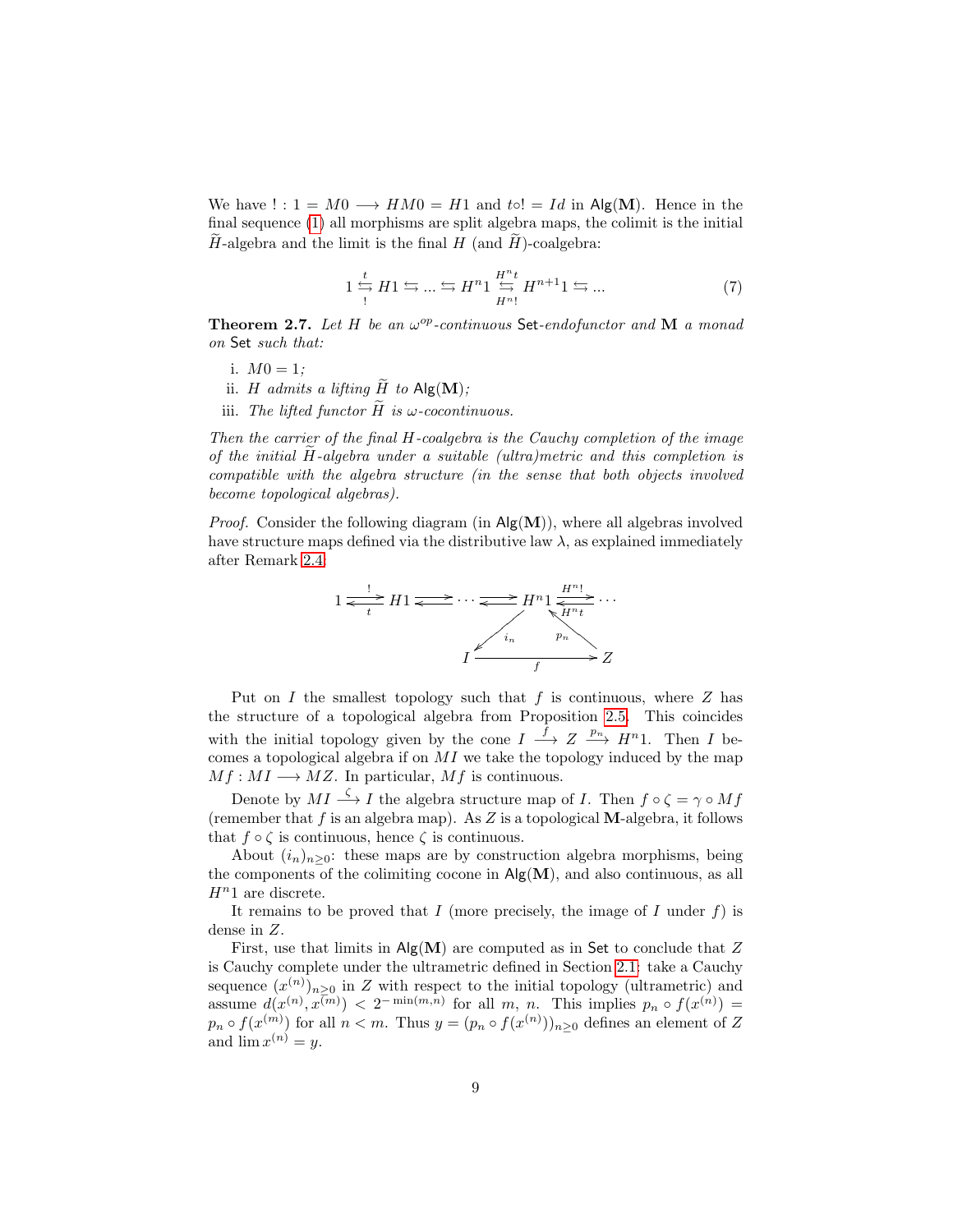Next, we have to show that the image of  $I$  under the algebra morphism  $f$ is dense in Z. For this purpose, consider the additional M-algebra sequence of morphisms  $(h_n)_{n\geq 0}$ , given by

$$
h_n:Z \xrightarrow{p_n} H^n1=H^nM0 \xrightarrow{H^n!} H^{n+1}M0 \xrightarrow{i_{n+1}} I \xrightarrow{f} Z
$$

We have  $p_{n+1} \circ h_n = H^n! \circ p_n$ . Consider now an element  $x \in Z$ . Then by construction  $(y^{(n)} = h_n(x))_{n \geq 0}$  form a sequence of elements lying in the image of  $f$  and we shall see that this sequence is convergent to  $x$ . Indeed, from  $p_{n+1}(y^{(n)}) = H^{n!} \circ p_n(x)$  it follows that

$$
p_n(y^{(n)}) = H^n t \circ p_{n+1}(y^{(n)}) = H^n t \circ H^n! \circ p_n(x) = p_n(x)
$$

As the *n*-th projection of the *n*-th term of the sequence  $(y^{(n)})_{n\geq 0}$  coincides with the *n*-th projection of the element x, we have  $d(y^{(n)},x) < 2^{-n}$ , implying  $\lim y^{(n)} = x$  in Z. Therefore the image of I through the canonical colimit-limit arrow is dense in Z.  $\Box$ 

**Remark 2.8.** If we consider on the initial algebra  $I$  the final topology coming from the  $\omega$ -chain, this is exactly the discrete topology (and metric), since all  $H<sup>n</sup>1$  are discrete, hence I would be Cauchy complete and  $f: I \to Z$  automatically continuous. No interesting connection between I and Z can be obtained in this situation.

Remark 2.9. The idea of equipping the limit of an  $\omega^{op}$ -sequence in Set with an ultrametric (obtained by considering each component of the sequence to be discrete) goes back to Barr  $([9])$  $([9])$  $([9])$  and has also been applied by Adámek in [\[2\]](#page-22-1). In the first quoted paper, the sequence in discussion is the final sequence of a Setfunctor and the limit is its final coalgebra; in [\[2\]](#page-22-1), the sequence is derived from the final sequence of an endofunctor on a locally finitely presentable category, by applying the functor  $\textsf{hom}(B, -)$ , for each locally presentable object B. Although we apply the same construction of the ultrametric, what we have new is the compatibility between the topological structure and the algebra structure, on both initial  $H$ -algebra  $I$  and final  $H$ -coalgebra  $Z$ .

In Theorem [2.7,](#page-8-0) the proof of the completeness of the final coalgebra uses a similar argument to the one in [\[9\]](#page-23-2). For the density of the initial algebra, the construction of the sequence  $(y^{(n)})_{n\geq 0}$  is borrowed from [\[2\]](#page-22-1).

We look now at the last condition in Theorem [2.7,](#page-8-0) which requires the  $\omega$ cocontinuity of the lifted endofunctor. This happens, for example, if the functor H itself and the forgetful functor  $U^{\mathbf{M}}$  from algebras to sets preserve colimits of  $\omega$ -chains: consider a chain of algebras  $X_0 \longrightarrow \cdots \longrightarrow X_n \longrightarrow \cdots$ . Then  $HU^{\mathbf{M}}(\text{colim } X_n) \cong H(\text{colim } U^{\mathbf{M}} X_n) \cong \text{colim } HU^{\mathbf{M}} X_n$  by the above assumption; but  $HU^{\mathbf{M}} = U^{\mathbf{M}}\widetilde{H}$  and  $U^{\mathbf{M}}$  reflects isomorphisms, hence the canonical map colim  $\widetilde{H}X_n \longrightarrow \widetilde{H}(\text{colim }X_n)$  is an isomorphism; in particular, if H and M are  $\omega$ -cocontinuous, then H will also be.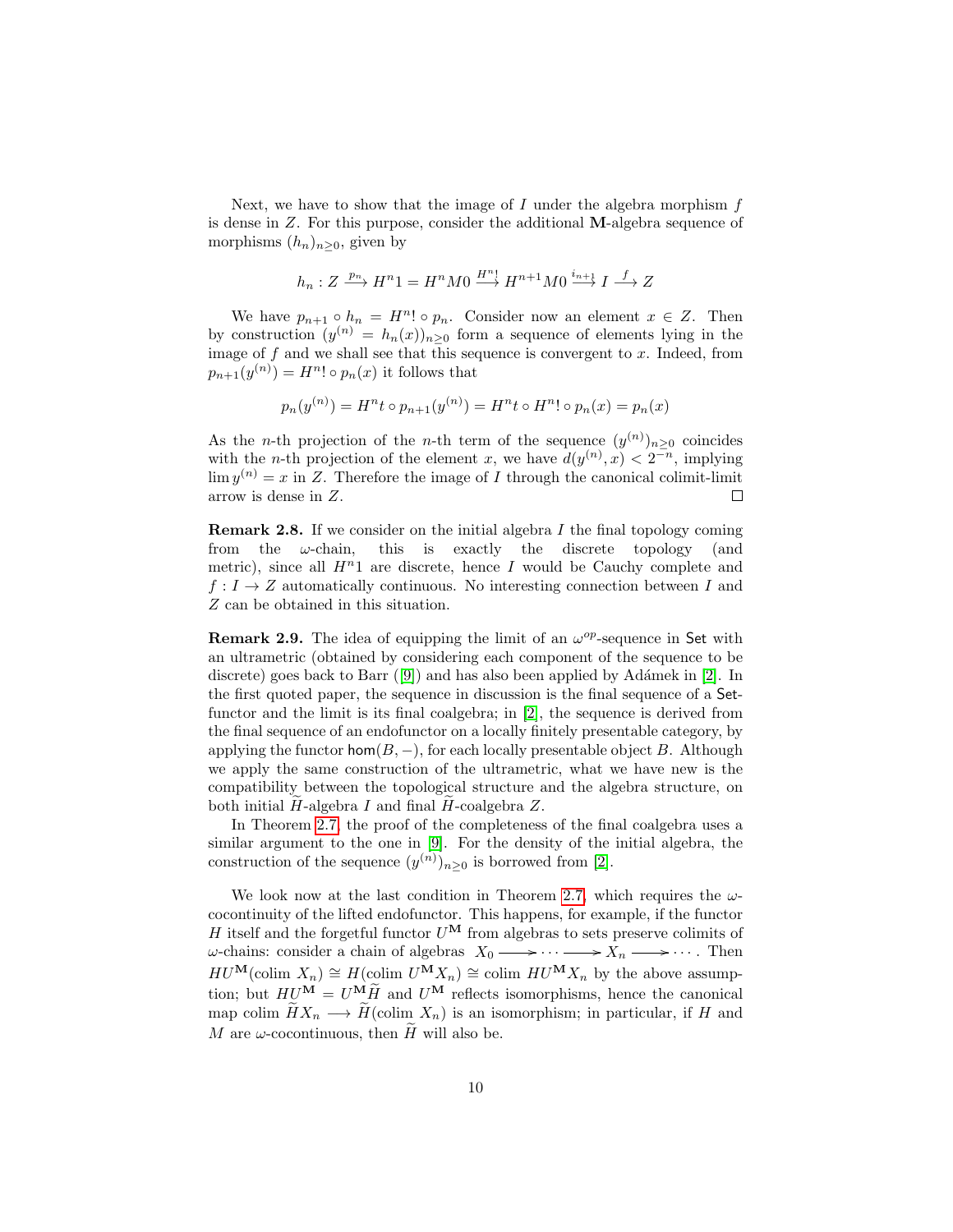In the case the monad is finitary there is more to say: one can drop the assumption on the cocontinuity of  $H$ , necessary only to ensure the convergence (in  $\omega$  steps) of the initial H-sequence. To see this, start by noticing that H preserves monomorphisms: by the finitarity of M, the forgetful functor  $U^{\mathbf{M}}$ preserves monomorphisms ([\[10\]](#page-23-9)), no M-algebra is empty (if  $M0 = 1$  is assumed) and H preserve injective maps with nonempty domains (as any Set-functor). Then we have:

**Proposition 2.10.** Let H be an  $\omega^{op}$ -continuous Set-functor and M a finitary monad such that  $M0 = 1$  and a lifting of H to  $\text{Alg}(\textbf{M})$  exists. Then the initial algebra of the lifted endofunctor exists and it is a subobject of its final coalgebra.

*Proof.* As H is continuous, the lifted functor  $\widetilde{H}$  will also be so. We have just seen that it preserves monomorphisms. Now the result follows from [\[2\]](#page-22-1), Prop. 3.4.  $\Box$ 

We can now rephrase Theorem [2.7](#page-8-0) as follows:

**Theorem 2.11.** Let H be a Set-endofunctor that preserves limits of  $\omega^{op}$ -chains and M a finitary monad on Set such that:

i. H admits a lifting  $\widetilde{H}$  to Alg(M); ii.  $M0 = 1$  in Alg(M).

Then the final H-coalgebra is the Cauchy completion of the initial  $\widetilde{H}$ -algebra under a suitable (ultra)metric.

*Proof.* By the previous proposition, the initial algebra for  $\widetilde{H}$  exists and can be computed in  $\mathsf{Alg}(\mathbf{M})$  as the colimit of the initial sequence, possibly after more than  $\omega$  steps (see [\[2\]](#page-22-1), 2.2 for the transfinite construction of the initial sequence). Notice that all we needed in the proof of Theorem [2.7](#page-8-0) was the existence of algebra maps  $i_n : H^n1 \longrightarrow I$  and  $f : I \longrightarrow Z$  such that  $p_n \circ f \circ i_n = Id$ . Such morphisms are easily seen to exist also in the present situation, thus the proof of Theorem [2.7](#page-8-0) applies and the desired result follows.  $\Box$ 

Before ending this Section, we want to make a connection between Theorem [2.7](#page-8-0) and Adámek's results  $([2])$  $([2])$  $([2])$ . Assume that the monad M is finitary. Recall that in this case the category  $\mathsf{Alg}(\mathbf{M})$  is locally finitely presentable, with finitely presentable objects the reflexive coequalizers of free algebras on finite sets ([\[12\]](#page-23-10)). In [\[2\]](#page-22-1), Thm. Sect. 3, the set of algebra maps  $\mathsf{Alg}(\mathbf{M})(B, I)$  is shown to be dense in  $\text{Alg}(\mathbf{M})(B, Z)$ , for every finitely presentable algebra B, where  $\text{Alg}(\mathbf{M})(B, Z)$ has the limit topology obtained by applying  $\mathsf{Alg}(\mathbf{M})(B,-)$  to the final sequence [\(1\)](#page-2-0) and considering each hom-space endowed with the discrete topology. In the present situation, take first B to be a free algebra  $B = M(m)$  with m finite set of  $m$  elements. Then we can identify the hom-algebra spaces with finite powers, as  $\mathsf{Alg}(\mathbf{M})(B,-) = \mathsf{Alg}(\mathbf{M})(M(\underline{m}),-) \cong \mathsf{Set}(\underline{m},-) \cong (-)^m$ ; in particular, as each  $H^n1$  is a discrete algebra, its finite power  $(H^n1)^m$  will also be discrete (algebra). The resulting topology on  $\mathsf{Alg}(\mathbf{M})(M(\underline{m}), Z) \cong Z^m$  will then coincide with the product topology coming from  $Z$ ; in particular the completion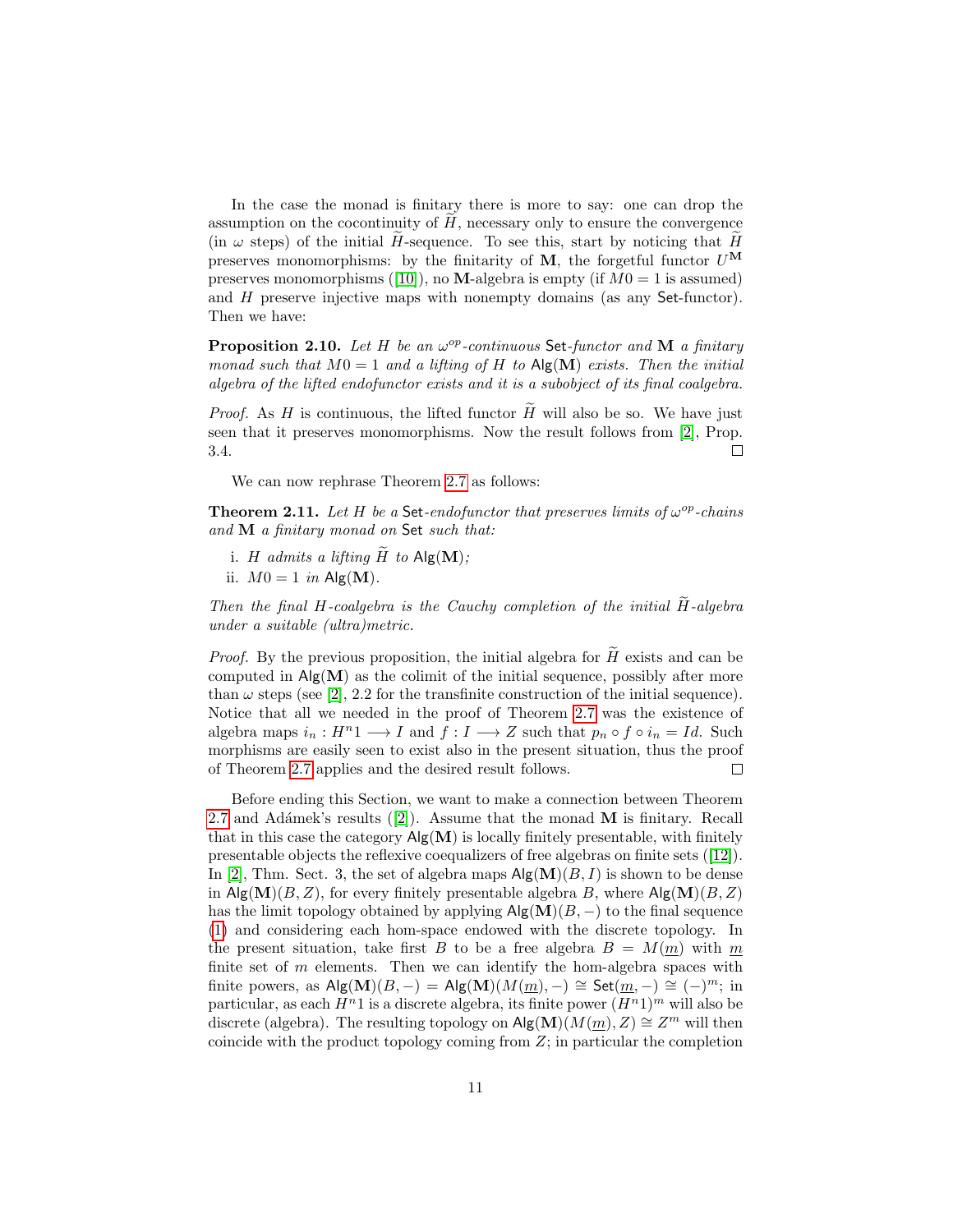result of [\[2\]](#page-22-1) (applied for  $B = M(m)$ ) follows, as all spaces involved are finite products of  $H<sup>n</sup>1$ , I and Z respectively. Move now to any finitely presentable algebra B and write it as a quotient  $M(\underline{m}) \longrightarrow B$ . Then we obtain the diagram

$$
\cdots \Longleftarrow \text{Alg}(M(\underline{m}), H^n1) \overbrace{\Longleftarrow \cdots} \qquad \text{Alg}(M(\underline{m}), I) \longrightarrow \text{Alg}(M(\underline{m}), Z)
$$
\n
$$
\cdots \overbrace{\Longleftarrow \text{Alg}(B, H^n1) \underbrace{\underbrace{\leftarrow}_{\text{Alg}(B, I) \longrightarrow \text{Alg}(B, Z)}} \qquad \qquad \text{Alg}(B, Z)
$$

in which each vertical arrow is injective. Endow each  $\mathsf{Alg}(M(m), H^n)$  with the discrete topology; then the topologies on  $\mathsf{Alg}(M(m), I)$  and  $\mathsf{Alg}(M(m), Z)$ have been described above. The initial topology on  $\mathsf{Alg}(B, Z)$  induced from the discrete sequence  $(\text{Alg}(B, H^n 1))_{n>0}$  can be easily seen to be the same as the topology induced from  $\mathsf{Alg}(M(\underline{m}), Z)$ ; similarly, the topology on  $\mathsf{Alg}(B, I)$  induced from  $\mathsf{Alg}(B, Z)$  coincides with the one from  $\mathsf{Alg}(M(m), I)$ . Consequently, the Cauchy completion result in [\[2\]](#page-22-1) follows from the density of I in Z.

#### <span id="page-11-0"></span>2.5. Examples

<span id="page-11-2"></span>A. Consider a Set-endofunctor H. When does a monad satisfying conditions [i.](#page-8-1) and [ii.](#page-8-2) of Theorem [2.7](#page-8-0) exist? We notice that the answer is always positive, if  $H$  is not the constant functor mapping everything to the empty set. For then  $H1 \neq 0$ ; assuming the axiom of choice, there is (at least) one map  $\alpha : 1 \longrightarrow H1$ . Then an example of a Set-monad satisfying conditions [i.](#page-8-1) and [ii.](#page-8-2) of Theorem [2.7](#page-8-0) is the lift monad  $MX = 1 + X$ . The distributive law  $1 + HX \longrightarrow H(1 + X)$ is the cotupling of  $1 \stackrel{\alpha}{\longrightarrow} H1 \stackrel{H(inl)}{\longrightarrow} H(1+X)$  and  $HX \stackrel{H(inr)}{\longrightarrow} H(1+X)$ , where  $inl: 1 \longrightarrow 1+X$ ,  $inr: X \longrightarrow 1+X$  are the canonical injections into the coproduct. Later, in Example [2.13.i.,](#page-13-0) we shall see a lifting obtained in this simple situation.

<span id="page-11-1"></span>B. Instead, one could start with a monad and look for endofunctors H that lift to algebras. Then:

- The identity functor trivially lifts to algebras for any monad.
- The functor part of the monad has a lifting, by the distributive law  $M^2 \longrightarrow M \longrightarrow M^2$ . The lifted functor will be  $F^{\mathbf{M}}U^{\mathbf{M}}$  (the functor part of the comonad associated with the adjunction  $F^{\mathbf{M}} \dashv U^{\mathbf{M}}$ ).
- If H is a constant functor at some set k, then liftings of H to the category  $\text{Alg}(\mathbf{M})$  are in one-to-one correspondence with M-algebra structures on k.
- If  $HX = X \times \mathbb{k}$ , and k carries an M-algebra structure, then it is easy to see that a lift of H exists, as the forgetful functor  $U^{\mathbf{M}}$  preserve products. Conversely, if H is a lifting of H, then there is an algebra structure on  $\mathbb{K}$ , namely  $H1$ .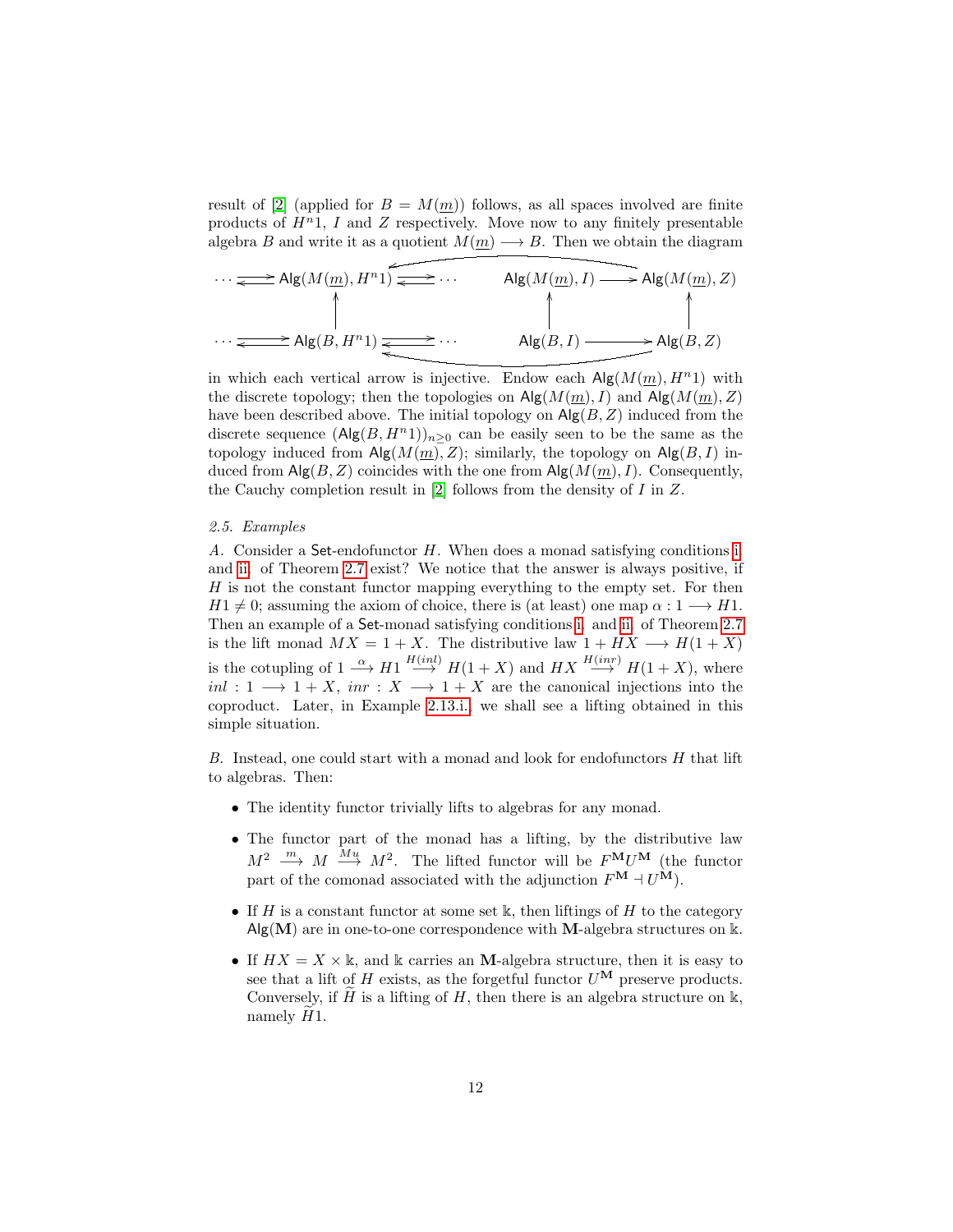- if  $HX = X^A$ , a power functor, then the lifting exists as the forgetful functor  $U^{\mathbf{M}}$  preserves limits.
- In fact, the last two situations exposed come from the following obser-vation ([\[15\]](#page-23-11)): given an *I*-indexed collection of functors  $H_i$ : Set  $\longrightarrow$  Set,  $i \in I$ , with distributive laws  $\lambda_i : MH_i \longrightarrow H_iM$ , there is a distributive  $\text{law } \lambda : M \prod$  $\prod_{i\in I} H_i \stackrel{[M\pi_i]}{\longrightarrow} \prod_{i\in I}$  $\prod\limits_{i\in I}MH_i$  $\prod_{i\in I}\lambda_i$  $\stackrel{\epsilon_I}{\longrightarrow} \Pi$  $\prod_{i\in I} H_i M$ , where  $\pi_i$  stands for the

canonical projection from the product to the i-th component.

• if  $HX = A + X$  or  $HX = X + X$ , there is no obvious distributive law  $\lambda: MH\longrightarrow HM$ , unless the monad preserves coproducts (which is the case, for example, if the monad has a right adjoint, like  $MX = X \times \mathfrak{M}$ , for  $\mathfrak{M}$  a monoid). If this is the case, then functors like  $H = \coprod_{i \in I} H_i$ , where each  $H_i$  has a distributive law  $\lambda_i: MH_i \longrightarrow H_iM$ , lift to Eilenberg-Moore algebras by  $M$  []  $\coprod_{i\in I} H_i \cong \coprod_{i\in I}$  $\coprod_{i\in I} MH_i$  $\coprod_{i\in I} \lambda_i$  $\stackrel{\epsilon_1}{\longrightarrow}$   $\prod$  $\coprod_{i\in I} H_i M.$ 

Concluding the above, a class of (polynomial) functors for which a lifting to Eilenberg-Moore algebras exists for an arbitrary Set-monad (no conditions at all on the monad) can be obtained from the identity functor, constant functors to sets that are carriers of M-algebras, products with such sets and arbitrary powers. Additionally, one can consider also functors as MG, for any G, with distributive law  $M^2G \stackrel{m_G}{\longrightarrow} MG \stackrel{MGu}{\longrightarrow} MGM$  (which also cover the second case above, for  $G = Id$ ).

**Assumption III.** From now, we shall consider that all conditions in Theorem [2.7](#page-8-0) are fulfilled.

Regarding the behavior of the endofunctor  $H$  on the empty set, there are two possible situations:  $H_0 = 0$  or not. We shall discuss each of them in the next paragraphs.

<span id="page-12-0"></span>C. If  $H0 = 0$ , the initial H-algebra will be empty. However, when lifted to algebras, the situation changes (this was our original motivation) as the initial  $\tilde{H}$ -algebra is no longer empty (remember that M0 is not empty).

Consider as a reference example the functor  $HX = X^A \times \mathbb{k}$ , built from products and powers, hence  $\omega$ -continuous. The H-coalgebras are known as deterministic automata with input set  $A$  and ouputs in  $\Bbbk$ : the transition map of a coalgebra  $X \longrightarrow X^A \times \mathbb{k}$  sends a state  $x \in X$  to a pair: the associated nextstate function  $next(x): A \longrightarrow X$  that works when receiving an input from A, and an output  $out(x) \in \mathbb{k}$ . The final H-coalgebra is  $\mathbb{k}^{A^*}$ , the set of all behaviour functions that map a finite sequence of inputs to the last observable output in k (here  $A^* = \coprod_{n\geq 0} A^n$  denotes the free monoid of finite words on A). Such a functor always admits at least one lifting to  $\mathsf{Alg}(\mathbf{M})$  for any monad  $\mathbf{M}$ , provided k is a structured output set, i.e. it carries an algebra structure (see paragraph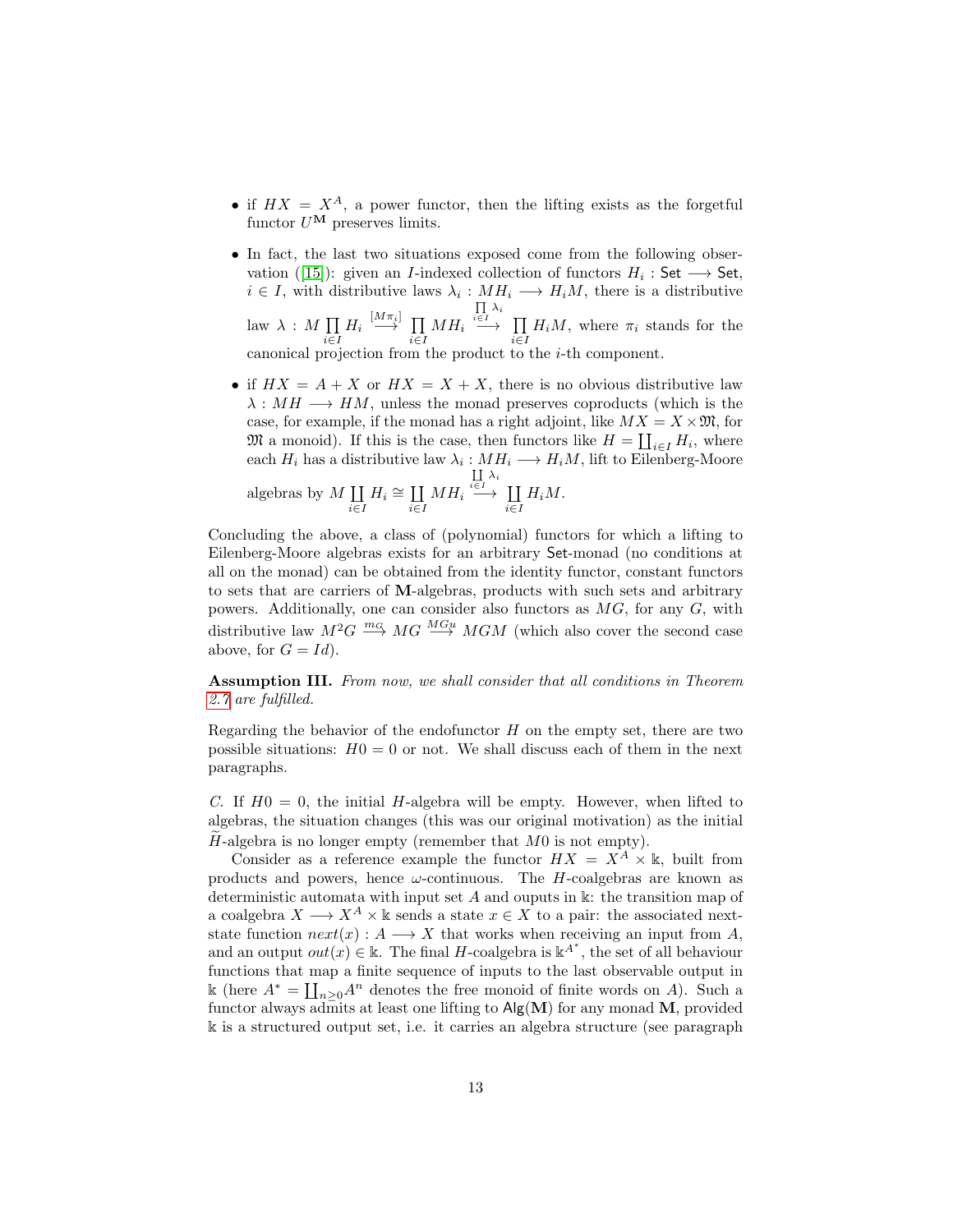[B\)](#page-11-1). The lifted functor is given by the same formula as  $H$ , where this time the product and the power are computed in the category of algebras.

There are some particular cases of this functor that are worth mentioning:

**Example 2.12.** We start with the easiest case, when  $A = 1$ ; then  $A^* = N$ . The coalgebras for the functor  $HX = X \times \mathbb{k}$  are usually called stream automata; the final coalgebra, denoted  $\mathbb{k}^{\omega}$ , consists of infinite sequences of consecutively observed output values. Particularize for  $\mathbb{k} = \mathbb{R}$ , the case of real-valued stream coalgebras as in [\[27\]](#page-24-3). Consider now the monad that sends a set  $X$  to the vector space with basis X. Explicitely,  $MX = \{\sum_{i \in I} r_i x_i \mid r_i \in \mathbb{R}, x_i \in X, I \text{ finite set}\}\$ is the set of formal finite linear combinations of elements of  $X$  with real coefficients. The functor  $HX = X \times \mathbb{R}$  lifts to the category of vector spaces by the distributive law  $M(X \times \mathbb{R}) \longrightarrow MX \times \mathbb{R}$ , saying that scalar multiplication is performed component-wise (a finite linear combination of pairs with real coefficients  $\sum_i r_i(x_i, s_i)$  is mapped to the pair  $(\sum_i r_i x_i, \sum_i r_i s_i)$  formed by a formal linear combination and a real number). The lifted functor  $\widetilde{H}$  sends a vector space X into the direct sum  $X \oplus \mathbb{R}$ . From any coalgebra  $(C, C \xrightarrow{\xi_C} HC)$ , we obtain an  $H$ -coalgebra by allowing linear combinations of transitions. Then the sequence [\(7\)](#page-8-3) becomes

$$
(0) \xrightarrow{\longrightarrow} \mathbb{R} \xrightarrow{\longrightarrow} \cdots \xrightarrow{\longrightarrow} \mathbb{R}^n \xrightarrow{\longrightarrow} \mathbb{R}^{n+1} \xrightarrow{\longrightarrow} \cdots
$$

with the natural embeddings  $(r_1, \ldots, r_n) \mapsto (r_1, \ldots, r_n, 0)$  and projections  $(r_1, \ldots, r_n, r_{n+1}) \mapsto (r_1, \ldots, r_n)$  as component maps. The limit of the above sequence, the final coalgebra of real streams  $\mathbb{R}^{\omega}$ , is a vector space with addition and scalar multiplication defined component-wise. The colimit of the above is the subspace of  $\mathbb{R}^{\omega}$  of all streams with finitely many components nonzero. Each  $\sigma \in \mathbb{R}^{\omega}$  is the limit of a sequence  $(\sigma_n)_{n\geq 0}$  formed with such streams, namely  $\sigma_n = (\sigma(0), \sigma(1), \ldots, \sigma(n), 0, 0, \ldots).$ 

**Example 2.13.** We take now arbitrary set of inputs A, but  $\mathbb{k} = \{0, 1\}$ . The transition function of a coalgebra  $X \longrightarrow HX = X^A \times \{0,1\}$  provides binary outputs, deciding if a state is accepting (response 1) or not. The final sequence [\(1\)](#page-2-0) has components  $H^n1 \cong \mathcal{P}(A_n)$ , where  $A_n$  denotes the set of words of length less than n over A. For any n, the connecting map  $H^{n+1} \longrightarrow H^{n}1$  restricts a language  $L \in \mathcal{P}(A_{n+1})$  to  $L \backslash A^n$ , the sub-language formed only of words of length less than n. The final coalgebra  $\{0,1\}^{A^*}$  can be identified with the set of formal languages  $\mathcal{P}(A^*)$  over A. There are several monads for which k carries an algebra structure (hence allowing a lift); here we mention only two of them.

<span id="page-13-0"></span>i. First, one can consider k as a pointed set, i.e. an algebra for the lift monad  $MX = 1 + X$ . This can be achieved in two ways, depending which distinguished element is chosen, leading thus to different liftings. Notice that  $H1 \cong \{0, 1\}$ , thus the choice of the distinguished element is equivalent with the choice of the map  $\alpha: 1 \longrightarrow H1$  from paragraph [A.](#page-11-2) An easy calculation can show that the lifting constructed as explained in paragraph [A.](#page-11-2) is the same as the one discussed at the beginning of paragraph [C.](#page-12-0)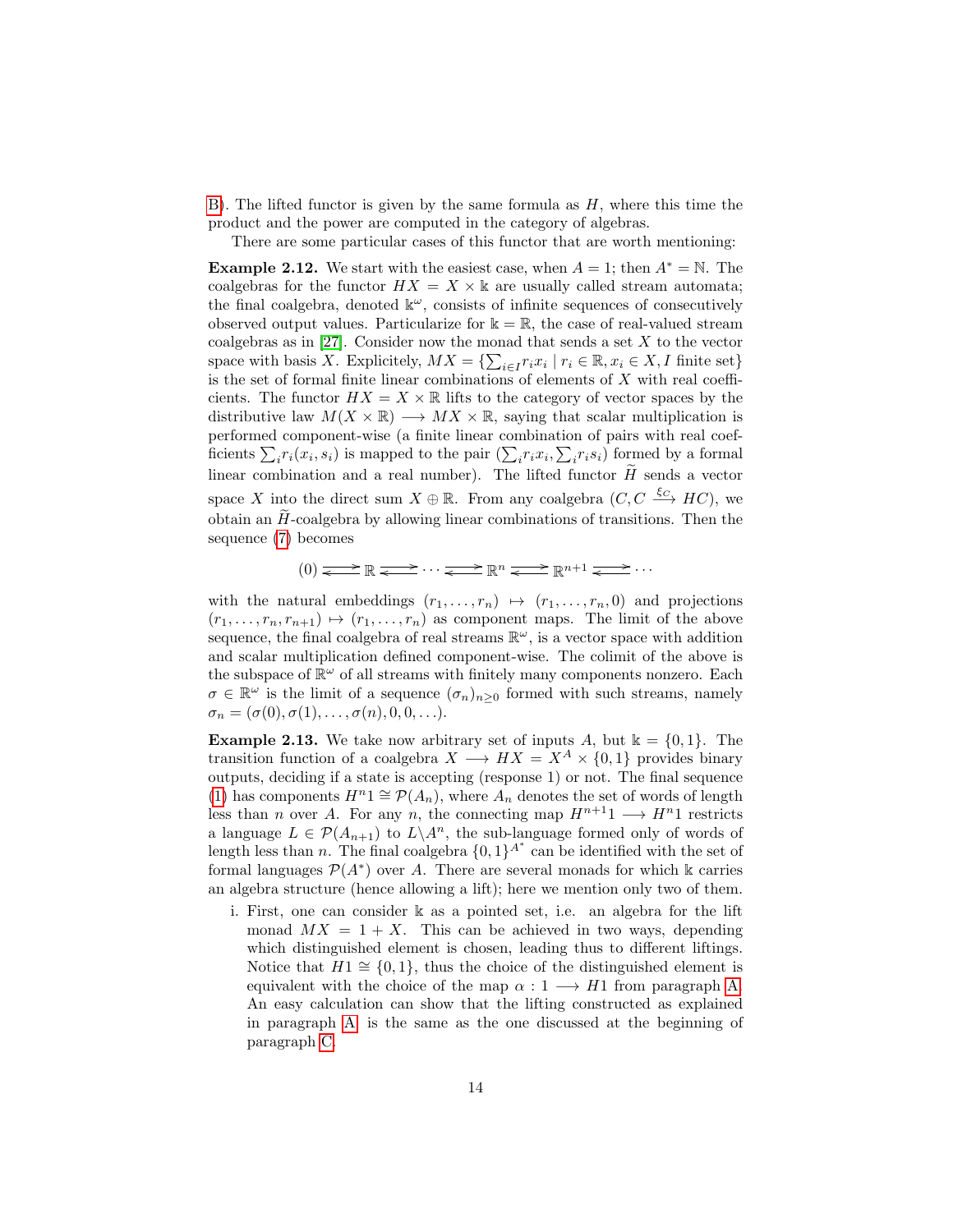- (i.1) We start with the case  $\mathbb{k} = (\{0,1\},0)$ . Denote by  $\widetilde{H}_0$  the lifted functor. Then  $\widetilde{H}_0$  will send a pointed set  $(X, x \in X)$  to the set  $HX =$  $X^A \times \{0,1\}$  with distinguished element  $(f_x, 0)$ , where  $f_x$  designates the constant function from  $A$  to  $X$ , mapping all inputs in  $A$  to  $x$ . Practically, this means that an automaton is extended by adding one state which does not accept anything. The lifted sequence [\(7\)](#page-8-3) will have components  $\tilde{H}_0^n 1 = (\mathcal{P}(A_n), \emptyset)$ , with connecting maps (notice the preservation of distinguished elements):
	- $\widetilde{H}_0^n 1 \longrightarrow \widetilde{H}_0^{n+1} 1$  is the inclusion: a language  $L \in \mathcal{P}(A_n)$  formed of words of length less than  $n$  can be also seen as a subset of  $A_{n+1};$
	- $\widetilde{H}_0^{n+1} \longrightarrow \widetilde{H}_0^n 1$  is the restriction, as described earlier, to sublanguages of words of length less than  $n$ .

The limit of the sequence (the final coalgebra)  $\mathcal{P}(A^*)$  is again a pointed set in  $\emptyset$ , with projections  $p_n : \mathcal{P}(A^*) \longrightarrow \mathcal{P}(A_{n-1}),$   $p_n(L) =$  $L\backslash (A^nA^*)^4$  $L\backslash (A^nA^*)^4$ , sending a language to the sub-language formed of words of length less than n.

The ultrametric inherited from the sequence: the distance between two languages L and L' is  $2^{-n}$  iff L and L' share same words of length less than  $n$ , but differ on length  $n$ .

The colimit of the (increasing) sequence is easily seen to be  $\bigcup_{n\geq 0} \mathcal{P}(A^n)$ , the set of all bounded languages on A (in the sense that the length of words in the language is bounded), again with the empty set as pointed structure.

The completion works as follows: take any language  $L \in \mathcal{P}(A^*)$  and define  $L_n$  as the subset of L containing all words in L of length less than *n*; then  $(L_n)_{n\geq 0}$  is a sequence of bounded languages converging to L. If A is finite, which is the usual assumption on deterministic automata, then the colimit is just the set of all finite languages.

- (i.2) Consider now  $\mathbb{k} = (\{0,1\},1)$ . Although the underlying sets in the sequence [\(7\)](#page-8-3) are the same as earlier, it is instructive to see how the arrows and the structure of the pointed sets change: the lifted functor  $\widetilde{H}_1$  sends now  $(X, x)$  to  $(X^A \times \{0,1\}, (f_x, 1))$ . It means that H-coalgebras are enriched with one more state, which accepts everything. The components of the final sequence are  $\tilde{H}_1^n 1 = (\mathcal{P}(A_n), A_n),$ with connecting maps:
	- $\widetilde{H}_1^n 1 \longrightarrow \widetilde{H}_1^{n+1} 1$  sends a language  $L \in \mathcal{P}(A_n)$  to  $L + A^n$  (adds all words of length  $n$ );
	- $\widetilde{H}_0^{n+1} \longrightarrow \widetilde{H}_0^n 1$  acts the same as before, restricting a language  $L \in \mathcal{P}(A_{n+1})$  to  $L \backslash A^n$ , the sub-language formed only of words of length less than  $n$ .

<span id="page-14-0"></span><sup>&</sup>lt;sup>4</sup>Here  $A^n A^*$  denotes the set of words of length at least *n*.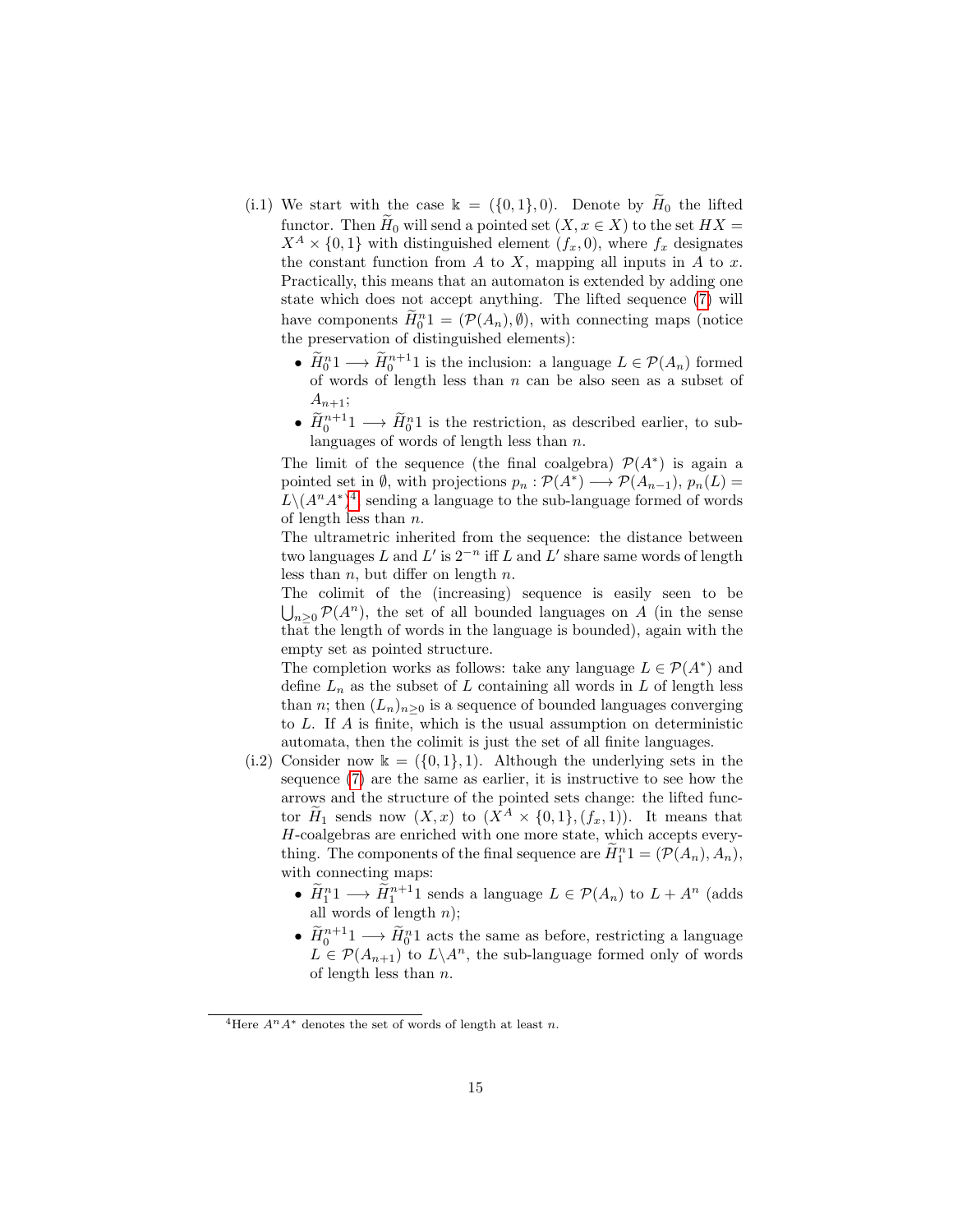The topology on the final coalgebra is the same as above, but the distinguished element changes to A<sup>∗</sup> .

The initial  $\widetilde{H}_1$ -algebra will be  $I = \bigcup_{n \geq 1} \{L + A^n A^* \mid L \in \mathcal{P}(A_n)\},\$ with  $A^*$  as distinguished point, and maps  $i_n : (\mathcal{P}(A_n), A_n) \longrightarrow I$ ,  $i_n(L) = L + A<sup>n</sup> A<sup>*</sup>$ . We might call I the set of all co-bounded languages over A (although we do not know if this terminology is used), in contrast to the previous case. The density of I in  $\mathcal{P}(A^*)$  is obtained in the following way: for a language  $L \in \mathcal{P}(A^*)$ , consider in I the sequence  $(L_n + A^n A^*)_{n>0}$ , with  $L_n$  defined as above, the subset of all words in L of length less than n. Then for each  $n > 0$ , the distance between L and  $L_n + A^n A^*$  is at most  $2^{-n}$ , hence this sequence converges to  $L$ . Again, in the case  $A$  finite, we recognize the colimit as the pointed set of cofinite languages.

- ii. The second monad we are interested in is the power-set monad. The P-algebras are sup-lattices (posets having all suprema); morphisms of P-algebras are the sup-preserving maps. Consider  $\mathbb{k} = \{0, 1\}$  as a suplattice with the usual order  $0 < 1$ . The lifted endofunctor  $\widetilde{H}$  will send a sup-lattice X to the product of sup-lattices  $X^A \times \{0,1\}$ , where  $X^A$  inherits the order from  $X$ . The components of the sequence  $(7)$  are again  $\tilde{H}^{n}1 = \mathcal{P}(A_{n-1}),$  but this time seen with the free sup-lattice structure, with sup-preserving maps:
	- $\widetilde{H}^{n}1 \longrightarrow \widetilde{H}^{n+1}1$  sends a language  $L \in \mathcal{P}(A_{n-1})$  to itself, seen now as a subset of  $A_n$ ;
	- $\widetilde{H}^{n+1} \longrightarrow \widetilde{H}^n$ 1 restricts a language  $L \in \mathcal{P}(A_n)$  to the sub-language  $L \backslash A^n$  formed only of words of length less than n.

We obtain thus a sequence of embedding-projections pairs, hence the limit  $\mathcal{P}(A^*)$  is also the colimit ([\[30\]](#page-24-0)), with canonical maps  $(i_n)_{n\geq 0}$  left adjoint to the projections  $(p_n)_{n>0}$ . In this situation, the realization of the final H-coalgebra as a completion of the initial  $H$ -algebra is trivial, as the latter is as large as possible.

<span id="page-15-0"></span>**Example 2.14.** Consider A a finite set and  $\&$  a semi-ring (not necessarily commutative). Recall that a semi-ring is a set equipped with two operations: addition and multiplication, and two constants, denoted 0 and 1, such that  $(k, +, 0)$  is a commutative monoid and  $(k, \cdot, 1)$  is a monoid. The two structures are connected by the usual distributive laws  $(27)$ . For a semi-ring k, the construct  $MX = \{f : X \longrightarrow \mathbb{k} \mid \text{supp}(f) \text{ finite}\},\$  where  $\text{supp}(f) = \{x \in X \mid f(x) \neq \emptyset\}$  $0\}$ , induces a monad (as in [\[21\]](#page-24-8), Section VI.4, Ex. 2, where the ring R is replaced by the semi-ring  $\Bbbk$ ). Algebras for this monad are called  $\Bbbk$ -modules: they are commutative monoids, with an external operation of multiplication with elements of k; in particular, M0 is the zero module, with trivial operations. Coming back to the functor  $HX = X^A \times \mathbb{k}$ , its final H-coalgebra can be identified with the formal power series in non-commuting A variables, while the initial  $\widetilde{H}$ -algebra is the direct sum of  $A^*$  copies of k (the polynomial algebra in the same variables) (in this case, finite products and coproducts coincide in  $\text{Alg}(\mathbf{M})$ ).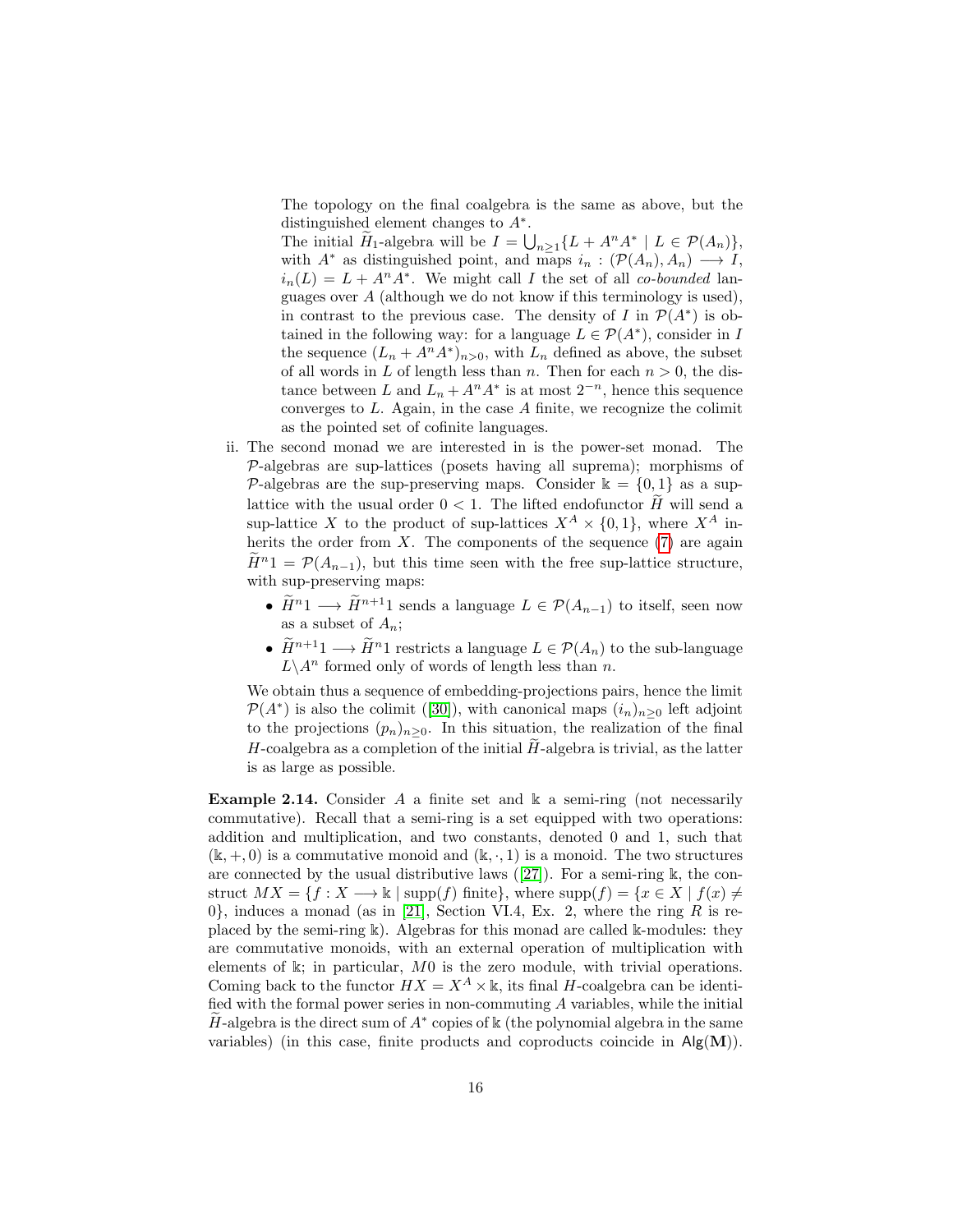The approximants of order n in the corresponding  $\omega$ -sequence are  $H^{n}1 =$  $\mathbb{k}^{1+A+\ldots+A^{n}}$ , the polynomials in (non-commuting) A-variables of degree at most n. We shall provide details of this for the easiest case, where  $A$  is the singleton  ${t}$ ; the distance between two elements of the final coalgebra  $\mathbb{k}[[t]]$ , i.e. between two power series  $f(t)$ ,  $g(t)$  in variable t, is given precisely by  $2^{-ord(f(t)-g(t))}$ , where  $ord(f(t) - g(t))$  is the order of the difference  $f(t) - g(t)$  (the smallest power of t that occurs with a nonzero coefficient in the difference). Take a Cauchy sequence of polynomials  $f_n(t) = a_0^n + a_1^n t + \dots$ where only finitely many  $a_j^n$  are nonzero, for each  $n, j \in \mathbb{N}$ . For every  $r \geq 0$ , there is an  $n_r$  such that for every  $n \geq n_r$ , we have  $ord(f_n(t) - f_{n_r}(t)) = r$ ; this implies  $a_j^n = a_j^{n_r}$  for all  $j \leq r$  and  $n \geq n_r$ . Let  $f(t) = a_0^{n_0} + a_1^{n_1}t + \ldots$  One immediately verifies that the power series  $f(t)$  is the limit of of the sequence  $(f_n(t))_{n\geq 0}$ . Hence the final coalgebra  $\mathbb{k}[[t]]$  is indeed the completion of the initial H-algebra  $\mathbb{k}[t]$ .

D. Suppose now that  $H_0 \neq 0$ . In addition, we shall require that H preserves colimits of  $\omega$ -sequences. Then the initial H-algebra J exists and is the Setcolimit of the sequence  $0 \to H_0 \to \ldots \to H_{n}$   $\to \ldots$  Correspondingly, in the diagram below, the first row and the second row have a colimit, respectively a limit in Set, while the colimit of the second row is computed in  $\text{Alg}(\mathbf{M})$ :



There is a unique map  $J \stackrel{g}{\longrightarrow} I$  induced from the cocone  $H^n0 \longrightarrow H^n1 \longrightarrow I$ ; if h is the initial algebra-final coalgebra arrow for H in Set, then  $h = f \circ q$ , with f given by  $(6)$ . As h is injective by Barr's theorem, g will also be injective. The topology chosen for Z is the same as in Section [2.1.](#page-2-2) Because both topologies on  $J$  and  $I$  are induced by the one on  $Z$ ,  $g$  is also continuous, hence  $I$  should provide a better approximation of the final coalgebra (see next example). However, if  $H0 = 1$  and the forgetful functor  $U^{\mathbf{M}}$  preserves colimits of  $\omega$ -chains (which is the case if the monad does), it follows that the carrier of the initial  $H$ -algebra I coincides with the initial  $H$ -algebra  $J$ .

**Example 2.15.** Consider the the functor  $HX = A + X \times X$ . H-coalgebras are binary systems with exceptions in A (like termination, deadlock, etc.). The initial H-algebra is known to be the set of all finite binary trees with leaves labeled in A, while the final coalgebra contains the finite and infinite trees. Assume A is a non-empty semigroup (for example, any nonempty set  $A$ , with binary operation  $ab = a$ , where  $a, b \in A$ ). For the list monad  $MX = X^*$ , a distributive law  $\lambda_X : (A + X \times X)^* \longrightarrow A + X^* \times X^*$  can be described as follows: if a word  $w \in (A + X \times X)^*$  contains at least one entry from A, then  $\lambda_X(w)$  will be the product in A of all entries in w belonging to A, in the order they appear, forgetting thus all other entries from  $X \times X$  (for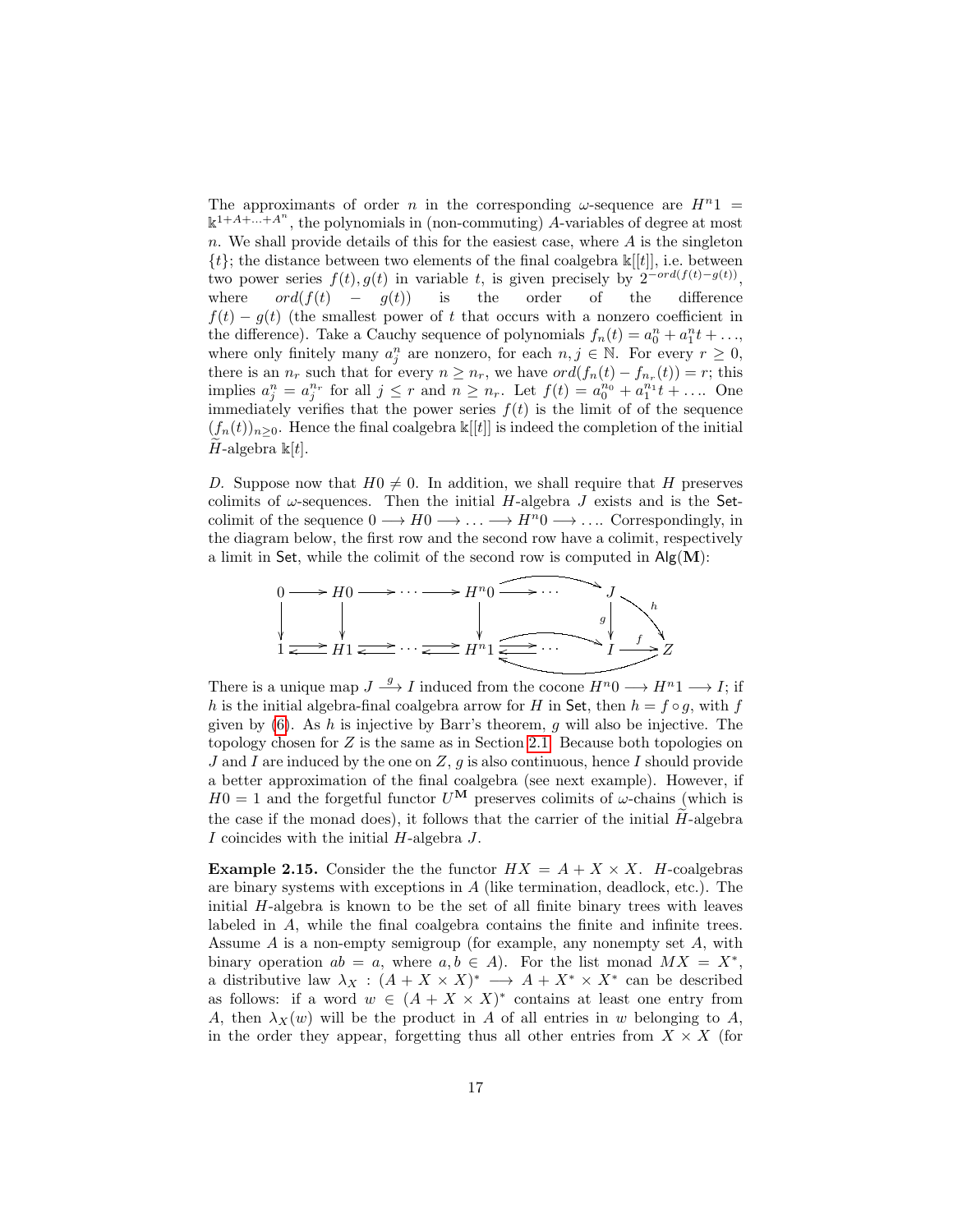the example mentioned above, this reduces to the first element of  $A$  in  $w$ ). If not, then  $w = [(x_1,y_1), \ldots, (x_n,y_n)]$  with  $x_i, y_i \in X$  and take  $\lambda_X(w) =$  $([x_1, \ldots, x_n], [y_1, \ldots, y_n])$ . In particular,  $\lambda_X(\epsilon) = (\epsilon, \epsilon)$ , where  $\epsilon$  denotes the empty word. Now, remember that the M-algebras are exactly the monoids. The lifted functor H sends a monoid  $(X, \cdot, e_X)$  to  $A + X \times X$ , with component-wise multiplication on  $X \times X$ , while the multiplication on A comes from its semigroup structure; in addition, elements of A are absorbing. The unit element will be  $(e_X, e_X)$ . The components of the initial H-sequence: for  $n \geq 0$ ,  $H^n M0$  is the set of all finite binary trees of depth at most n with leaves labeled in  $A + \{*\},$ modulo the following equivalence relation on trees: if a node has both children leaves with label ∗, then this node is considered itself a leaf, again labeled in {∗}. For the monoid structure, notice first that multiplying two trees with only one node (labeled in A) produces a tree again with one node, labeled in the A-product of labels, and second, that these trees with one node A-labeled are absorbing with respect to trees of greater depth. Next, the multiplication on trees is defined inductively: if two trees  $t_1$  and  $t_2$  have children  $t_{11}$  and  $t_{12}$ , respectively  $t_{21}$  and  $t_{22}$ , then  $t_1 \cdot t_2$  is the tree whose root has children  $t_{11} \cdot t_{21}$ and  $t_{12} \cdot t_{22}$ . The tree with only one node labeled in  $\{*\}$  is the unit element. The arrows are the inclusions. It follows that the colimit  $I$  is the monoid of all finite binary trees with leaves labeled in  $A + 1$ , modulo the same equivalence relation as above and with the same monoid structure. We now describe the completion procedure: consider a tree t in the final coalgebra  $Z$ . If t is finite, then it belongs also to  $I$ , hence the constant sequence on  $t$  will give the result. If not, define  $t_n$  to be the *n*-th cutting of t, with label  $*$  to all terminal nodes which had children in t. Then the sequence  $(t_n)_{n>0}$  belongs to I and it is convergent to  $t$ , with respect to the ultrametric described in [\[2\]](#page-22-1), 3.8.(a).

#### <span id="page-17-0"></span>3. M-commuting pairs of endofunctors

In the previous section we have considered a  $Set$ -endofunctor  $H$  which admits an algebra lifting  $H$  with respect to a monad M. We have seen that under some assumptions, the carrier of the final  $H$ -coalgebra (which coincides with the carrier of the final  $H$ -coalgebra) can be obtained as the Cauchy completion of the carrier of the initial  $H$ -algebra. We shall discuss in this section under which conditions the initial  $H$ -algebra is free as an M-algebra and can be realized by a "similar" construction (in the sense of extending a functor from Set to  $\mathsf{Alg}(\mathbf{M})$ , see below).

Recall that there are two ways of relating an endofunctor H on Set (or on any other category) to a monad  $M$ , using a natural transformation, as follows:

•  $\lambda : MH \longrightarrow HM$  satisfying [\(3\)](#page-3-1), which is the same as an algebra lift  $\widetilde{H}:\mathsf{Alg}(\mathbf{M})\longrightarrow \mathsf{Alg}(\mathbf{M}), U^{\mathbf{M}}\widetilde{H}=H U^{\mathbf{M}};$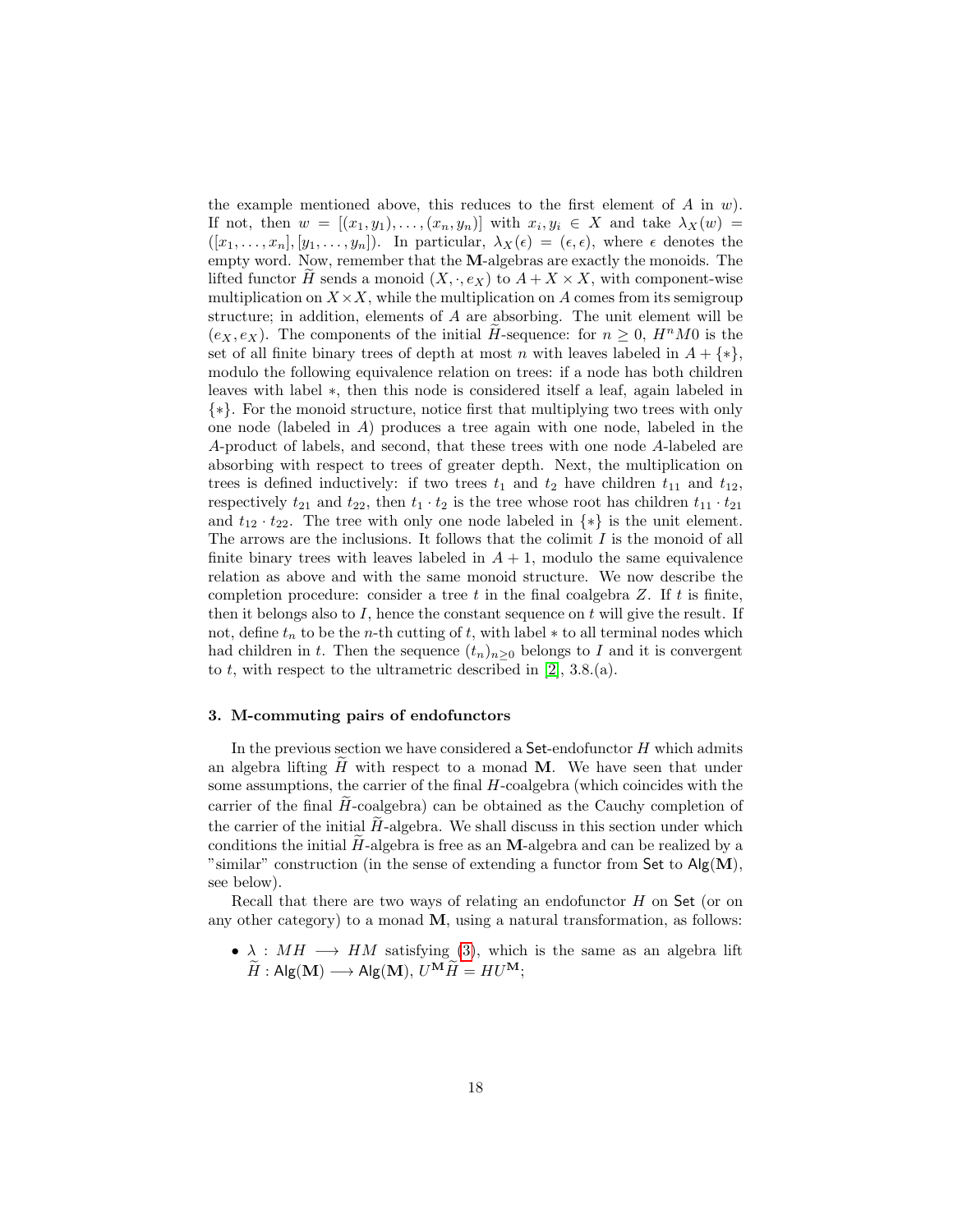•  $\varsigma: HM \longrightarrow MH$  satisfying

<span id="page-18-1"></span>
$$
H \xrightarrow{Hu} HM \qquad HM^2 \xrightarrow{SM} MHM \xrightarrow{M\varsigma} M^2H \qquad (8)
$$
  
\n
$$
\downarrow_{u_H} \searrow \qquad Hm \qquad \qquad Hm \qquad \qquad \downarrow_{m_H} \qquad \qquad \downarrow_{m_H}
$$
  
\n
$$
MH \qquad HM \qquad \qquad \searrow \qquad MH
$$

It is well known that this is equivalent to the existence of a Kleisli lift, i.e. an endofunctor  $\hat{H} : Kl(\mathbf{M}) \longrightarrow Kl(\mathbf{M})$  such that  $\hat{H}F_{\mathbf{M}} = F_{\mathbf{M}}H$ , where  $F_{\mathbf{M}}:$  Set  $\longrightarrow$  Kl(M) is the canonical functor to the Kleisli category of the monad. In this case, we can perform an additional construction: denote by  $\mathcal{I}: Kl(\mathbf{M}) \longrightarrow \mathsf{Alg}(\mathbf{M})$  the comparison functor. Take the  $\mathsf{Alg}(\mathbf{M})$ -endofunctor  $\bar{H}$  given by the left Kan extension along  $\mathcal I$  (for the construction of  $\bar{H}$ , see [Appendix A,](#page-0-0) for  $C =$  Set).<sup>[5](#page-18-0)</sup> Composing the natural isomorphism  $\mathcal{I}\hat{H} \cong \overline{H}\mathcal{I}$  with  $F_{\mathbf{M}}$ , we obtain  $\overline{H}F^{\mathbf{M}} \cong F^{\mathbf{M}}H$ , as in the diagram below:



We shall call  $\bar{H}$  an extension of H to algebras.

With the above notations, consider now two Set-functors  $T$ ,  $H$  such that both an algebra lift of H and a Kleisli lift of T exist and  $H \cong \overline{T}$ . Then we have

$$
MT = U^{\mathbf{M}} F^{\mathbf{M}} T \cong U^{\mathbf{M}} \overline{T} F^{\mathbf{M}}
$$
  
\n
$$
\cong U^{\mathbf{M}} \widetilde{H} F^{\mathbf{M}} = H U^{\mathbf{M}} F^{\mathbf{M}} = H M
$$

i.e. M acts like a switch (up to isomorphism) between the endofunctors T and H.

**Definition 3.1.** Let  $M = (M, m, u)$  be a monad on Set. A pair of Setendofunctors  $(T, H)$  such that  $HM \cong MT$  is called an M-commuting pair.

Example 3.2. One can easily obtain commuting pairs in the following situations:

- Take  $T = H = Id$  or  $T = H = M$  and  $\mathbf{M} = (M, m, u)$  any monad;
- Consider  $T = H = A + (-), M = B + (-).$  Then commutativity of the coproduct ensures the commuting pair; similarly for products:  $T = H =$  $A \times (-)$ ,  $\mathbf{M} = B \times (-)$ , where this time B is a monoid (this works more generally, in any monoidal category).

<span id="page-18-0"></span> ${}^{5}$ For any Set-monad M, the category Alg(M) has coequalizers ([\[4\]](#page-23-12)).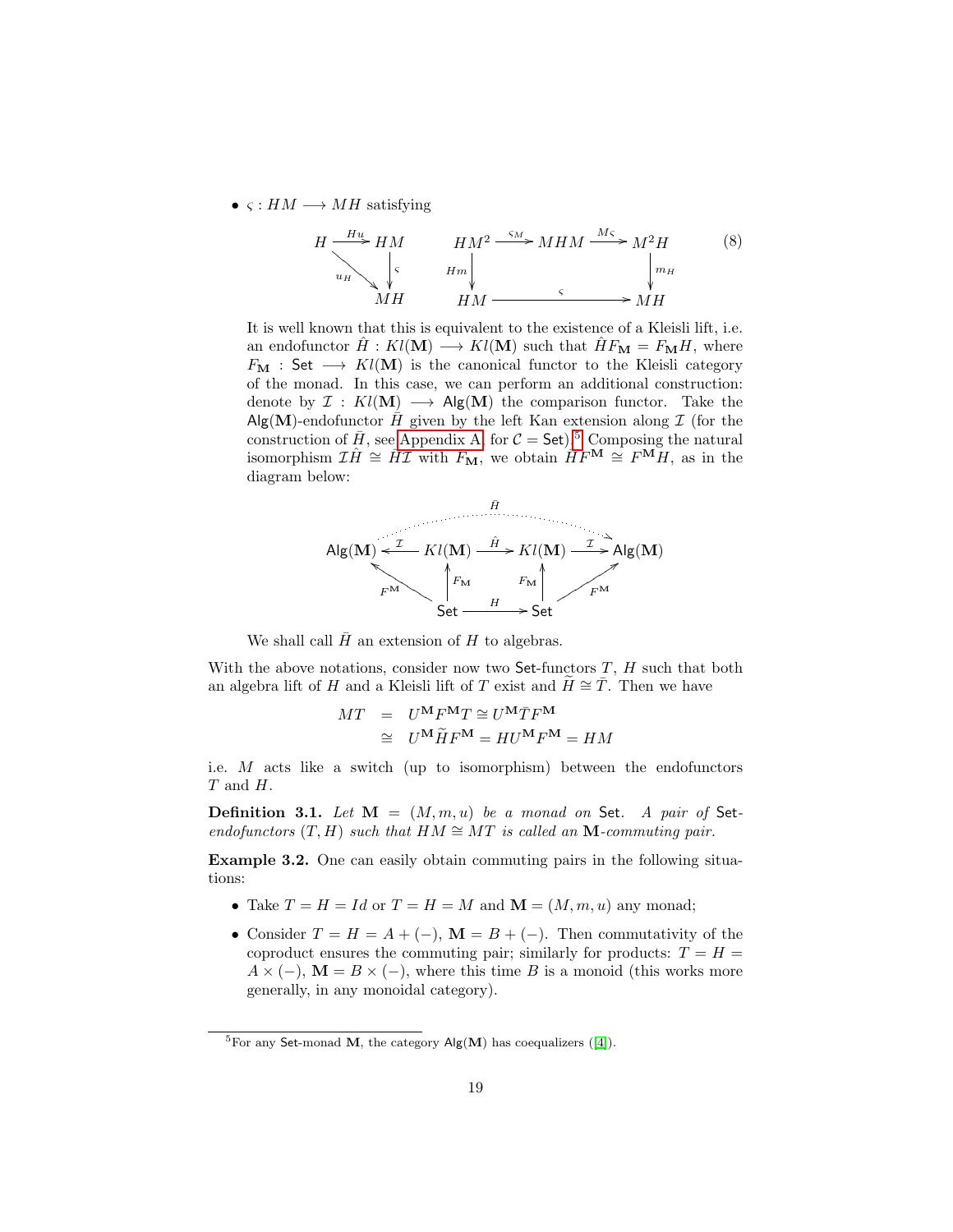To the best of our knowledge, it seems that the notion of commuting pair has not been considered previously, although the above examples show that it arises naturally in mathematics. We shall later see more (non-trivial) examples.

<span id="page-19-2"></span>**Assumption IV.** Through the rest of the paper, we shall consider  $H, T$  finitary Set-endofunctors and M a finitary Set-monad.

<span id="page-19-1"></span>**Proposition 3.3.** Assume that H has an algebra lift H and T has a Kleisli lift with respect to the monad **M**. Denote by  $\overline{T}$  the corresponding left Kan extension. Then:

- i. If  $\widetilde{H} \cong \overline{T}$ , then  $(T, H)$  form an M-commuting pair and for any set X, the corresponding natural bijection HMX  $\cong$  MTX is an isomorphism of M-algebras, where the algebra structure of HMX is induced by the distributive law  $\lambda : MH \longrightarrow HM$  and MTX is seen as a free M-algebra.<sup>[6](#page-19-0)</sup>
- ii. Conversely, if  $(T, H)$  form an M-commuting pair such that the natural bijection MTX  $\cong HMX$  is an algebra morphism (with M-algebra structures on HMX and MTX as before), then  $\widetilde{H} \cong \overline{T}$ .

*Proof.* 1. If  $\widetilde{H} \cong \overline{T}$ , then  $\widetilde{H}F^{\mathbf{M}} \cong \overline{T}F^{\mathbf{M}} \cong F^{\mathbf{M}}T$ , which can be rephrased by saying that  $HMX \cong MTX$  is an isomorphism of M-algebras, i.e. the following diagram commutes:



where the right vertical arrow comes from  $HM \cong MT$ , while the left arrow is obtained by applying  $M$  to it.

2. From  $HM \cong MT$  and

$$
HM = HU^{\mathbf{M}}F^{\mathbf{M}} = U^{\mathbf{M}}\widetilde{H}F^{\mathbf{M}}
$$

$$
MT = U^{\mathbf{M}}F^{\mathbf{M}}T \cong U^{\mathbf{M}}\overline{T}F^{\mathbf{M}}
$$

it follows that  $U^{\mathbf{M}}\widetilde{H}F^{\mathbf{M}} \cong U^{\mathbf{M}}\overline{T}F^{\mathbf{M}}$ , that is, the images of  $\widetilde{H}$  and  $\overline{T}$  on free algebras share (up to bijection) the same underlying set. Taking into account that  $HM \cong MT$  is an isomorphism of M-algebras, we obtain  $\widetilde{H} \cong \overline{T}$  on free algebras.

As M and T are finitary,  $\overline{T}$  is determined by its action on finitely generated free algebras.

Since M is finitary,  $U^{\mathbf{M}}$  creates filtered colimits; H being also finitary, it follows that  $H$  is finitary too. In particular,  $H$  is determined by its action

<span id="page-19-0"></span> $6$ The results in Proposition [3.3.](#page-19-1)i. hold without Assumption [IV.](#page-19-2) But because in the remaining of this section we refer mostly to finitary functors, the referees suggested we emphasize this by an Assumption.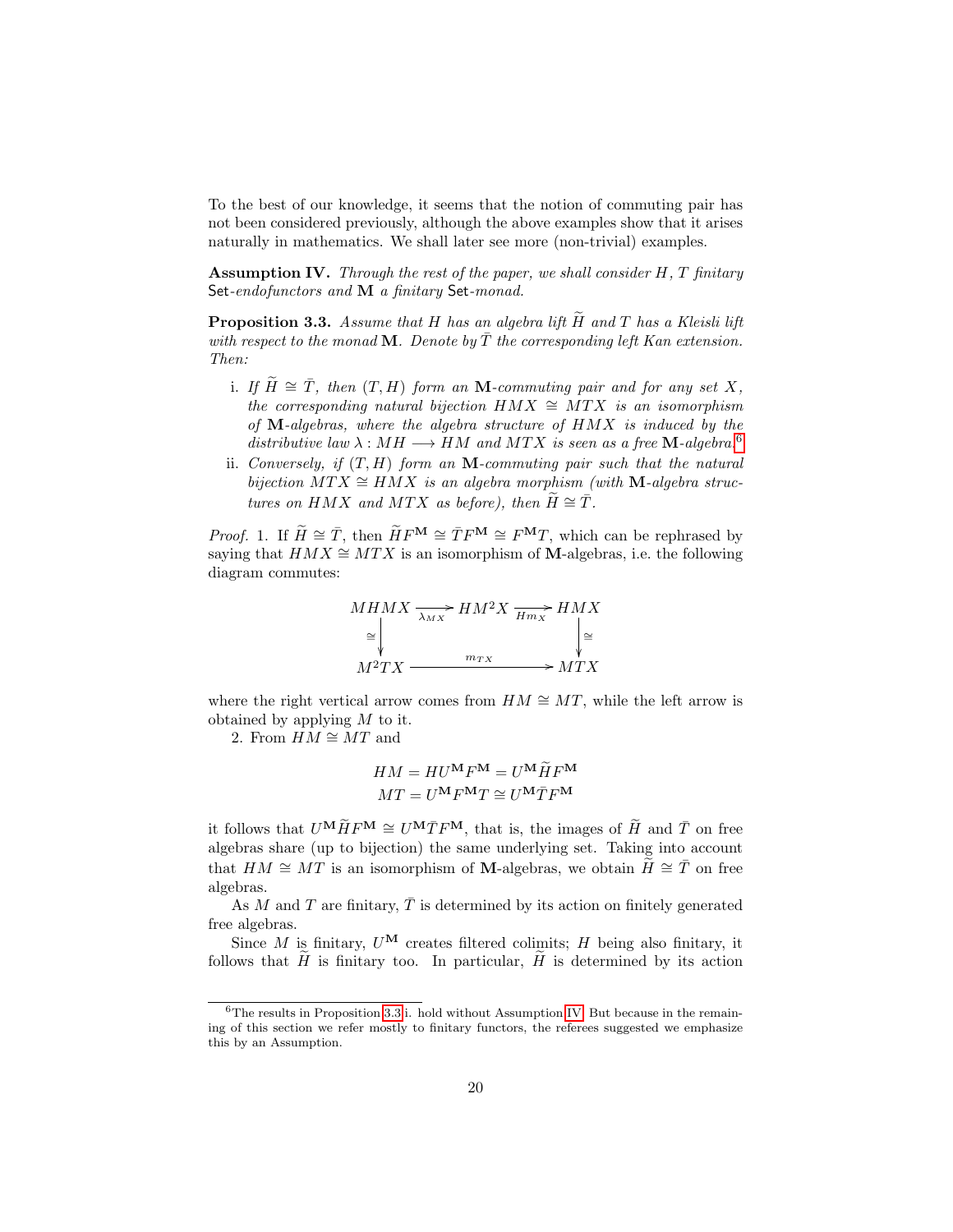on all finitely presentable algebras. But every finitely presentable algebra is a reflexive coequalizer of finitely generated free algebras  $(12)$  and H, being finitary, preserves such colimits. Therefore  $\tilde{H}$  will be determined by its action on finitely generated free algebras.

It follows that  $H \cong \overline{T}$  on all M-algebras.

 $\Box$ 

<span id="page-20-0"></span>**Example 3.4.** Take  $TX = 1 + A \times X$ , with A finite set and M any Setmonad. Then a Kleisli lifting of T exists, namely for each map  $X \stackrel{f}{\longrightarrow} MY$ , take  $TX \stackrel{f}{\longrightarrow} MTY$  to be the composite

$$
TX = 1 + A \times X \xrightarrow{1 + A \times f} 1 + A \times MY \longrightarrow
$$
  

$$
1 + M(A \times Y) \longrightarrow M1 + M(A \times Y) \longrightarrow M(1 + A \times Y)
$$

where the map  $1 + A \times MY \longrightarrow 1 + M(A \times Y)$  is obtained from the canonical strength of the monad, while  $1 + M(A \times Y) \longrightarrow M1 + M(A \times Y)$  uses the unit of the monad and  $M1+M(A\times Y) \longrightarrow M(1+A\times Y)$  comes from the coproduct property. Also, it is easy to see that the extension of T to M-algebras is  $TX =$  $F^{\mathbf{M}}1 + A \cdot X$ , for each algebra X, where this time the coproduct (respectively the copower) is computed in  $\mathsf{Alg}(\mathbf{M})$ . If the category of M-algebras has finite biproducts (as in the case of the monad induced by a semi-ring, see Example [2.14\)](#page-15-0), then T is the lifting to Alg(M) of the Set-endofunctor  $HX = M1 \times X^A$ . Hence  $(T, H)$  form a commuting pair.

The motivation for studying commuting pairs appears clearly if we combine the previous proposition with our main result from Theorem [2.7,](#page-8-0) obtaining the following:

<span id="page-20-1"></span>Corollary 3.5. Assume the assumptions of Proposition [3.3.](#page-19-1)ii. hold. If H is  $\omega^{op}$ -continuous and  $M0 = 1$  as **M**-algebras, then the final H-coalgebra is the completion of the free  $\mathbf{M}$ -algebra built on the initial T-algebra under a suitable metric.

Proof. Follows from Theorem [2.7,](#page-8-0) by noticing that the M-image of the initial T-algebra (which exists as T is finitary, hence  $\omega$ -cocontinuous) is the initial Talgebra (by construction,  $\overline{T}$  is finitary, so  $\omega$ -cocontinuous), while H and  $\tilde{H}$  share same final coalgebra. same final coalgebra.

Example 3.6. We come back to the situation presented in Example [3.4](#page-20-0) and take the monad induced by a semi-ring k, as in Example [2.14.](#page-15-0) Then the initial T-algebra is  $A^*$ . The free M-algebra on  $A^*$  is the direct sum of  $A^*$  copies of k, that is, the polynomial k-algebra in non-commuting A-variables  $\kappa[A]$  (in the category of k-semimodules), while the final H-coalgebra is  $k^{A^*}$ , the noncommutative power series k-algebra. The completion was described in Example [2.14.](#page-15-0)

The situation described until now in this section can be presented as follows: if two Set-endofunctors  $T$  and  $H$  are given, one may search for an appropriate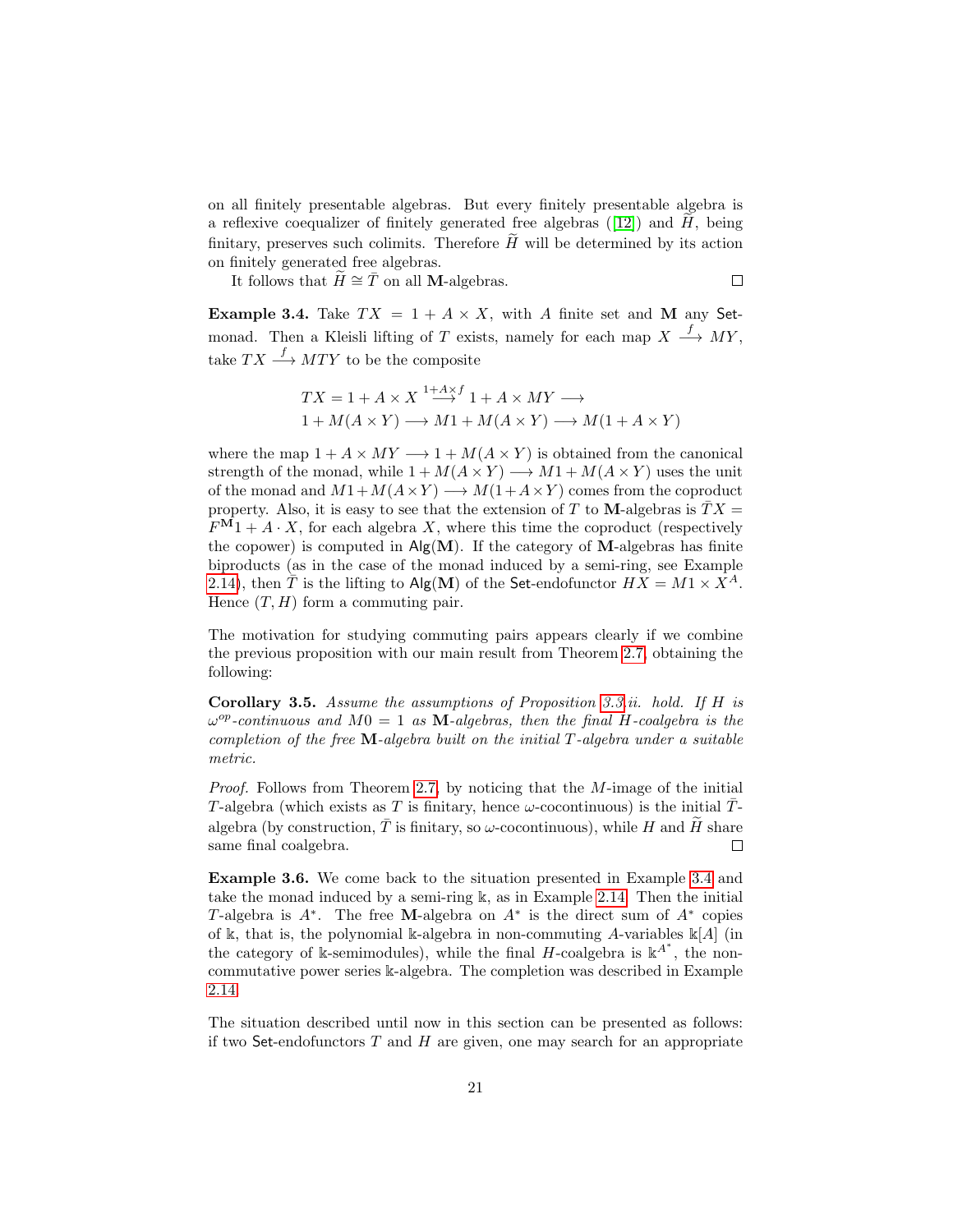monad such that  $(T, H)$  form a commuting pair. As there is a special bond between algebras of  $T$  and coalgebras of  $H$ , it is not clear whether the general case of any two (finitary) Set-endofunctors would have a solution. But there is another possible approach: start only with one endofunctor and additionally with a (finitary) monad; then find a distributive law inducing a Kleisli (or algebra) lift. Once this is accomplished, one should built a second endofunctor on Set (assuming this is possible) in order to obtain a commuting pair, using the functor obtained on  $\text{Alg}(\mathbf{M})$ .

For lifting to the Kleisli category, there is the following suitable situation: for all commutative monads M and for all polynomial (more generally, for all analytic) functors T, a distributive law  $TM \longrightarrow MT$  can always be constructed ([\[24\]](#page-24-10)). The commutativity of M ensures also the existence of a tensor product  $\otimes$ on  $\overrightarrow{Alg}(\mathbf{M})$ , such that the free functor  $F^{\mathbf{M}} : (\mathsf{Set}, \times) \longrightarrow (\mathsf{Alg}(\mathbf{M}), \otimes)$  is strong monoidal ([\[14\]](#page-23-13)). If the polynomial functor T is  $TX = \coprod_{n\geq 0} \Sigma_n \times X^n$ , an obvious choice of the Kleisli lift would give (the extension)  $\overline{T}X = \bigoplus_{n>0} F^{\mathbf{M}}\Sigma_n \otimes X^{\otimes n}$ , where this time X denotes an M-algebra and the coproduct  $\oplus$  is computed in  $\mathsf{Alg}(\mathbf{M})$ . Assume now the monad is of effective descent type, or equivalently, that the free functor  $F^{\mathbf{M}}$  is comonadic<sup>[7](#page-21-0)</sup>. Then there exists a Set-endofunctor H such that  $(T, H)$  form a commuting pair (due to space limitations, the construction of  $H$  can be found in [Appendix B\)](#page-27-0).

Lifting functors to the category of algebras seems to be more problematic, even for the simplest case of polynomial functors (see paragraph [B\)](#page-11-1):

- Take k an algebra for a monad M and H the constant functor to k. In this case, one may form a commuting pair if and only if k is a free M-algebra. Then  $T$  is also a constant functor; in particular, Corollary [3.5](#page-20-1) is trivially true.
- For  $HX = \mathbb{k} \times X$ , with k the carrier of an algebra for a monad M, we make two additional assumptions: that the category  $\mathsf{Alg}(\mathbf{M})$  has finite biproducts (for example if  $\Bbbk$  is a semi-ring and  $\bf{M}$  is the monad induced by it, as in Example [2.14\)](#page-15-0) and that k is the carrier of a free algebra with set of generators  $B$  (if  $\Bbbk$  is a semi-ring, then it is the free algebra built on the singleton). Then there is a commuting pair  $(T, H)$  where  $TX = B+X$ . The final  $H$ -coalgebra is the set of all streams on k, while the M-algebra on the initial T-algebra is the  $\omega$ -copower of  $MB \cong \mathbb{k}$ .
- For  $HX = X^A$ , a power functor, the most convenient way of finding a commuting pair is again the existence of biproducts in  $\mathsf{Alg}(\mathbf{M})$ , this time A-indexed. For then the correspondent functor will be the Setcopower  $TX = A \cdot X$ . But in this case no relevant answers are obtained in

<span id="page-21-0"></span><sup>&</sup>lt;sup>7</sup>This happens precisely when  $2 \stackrel{u_2}{\longrightarrow} M2$  is injective and  $M0 \stackrel{M!}{\longrightarrow} M1 \stackrel{M(inl)}{\longrightarrow}$  $\Rightarrow$   $M(2)$  is an  $M(inr)$ equalizer. Examples of such monads are the lift monad, the multiset monad, the powerset

monad and the subdistribution monad ([\[23\]](#page-24-11)).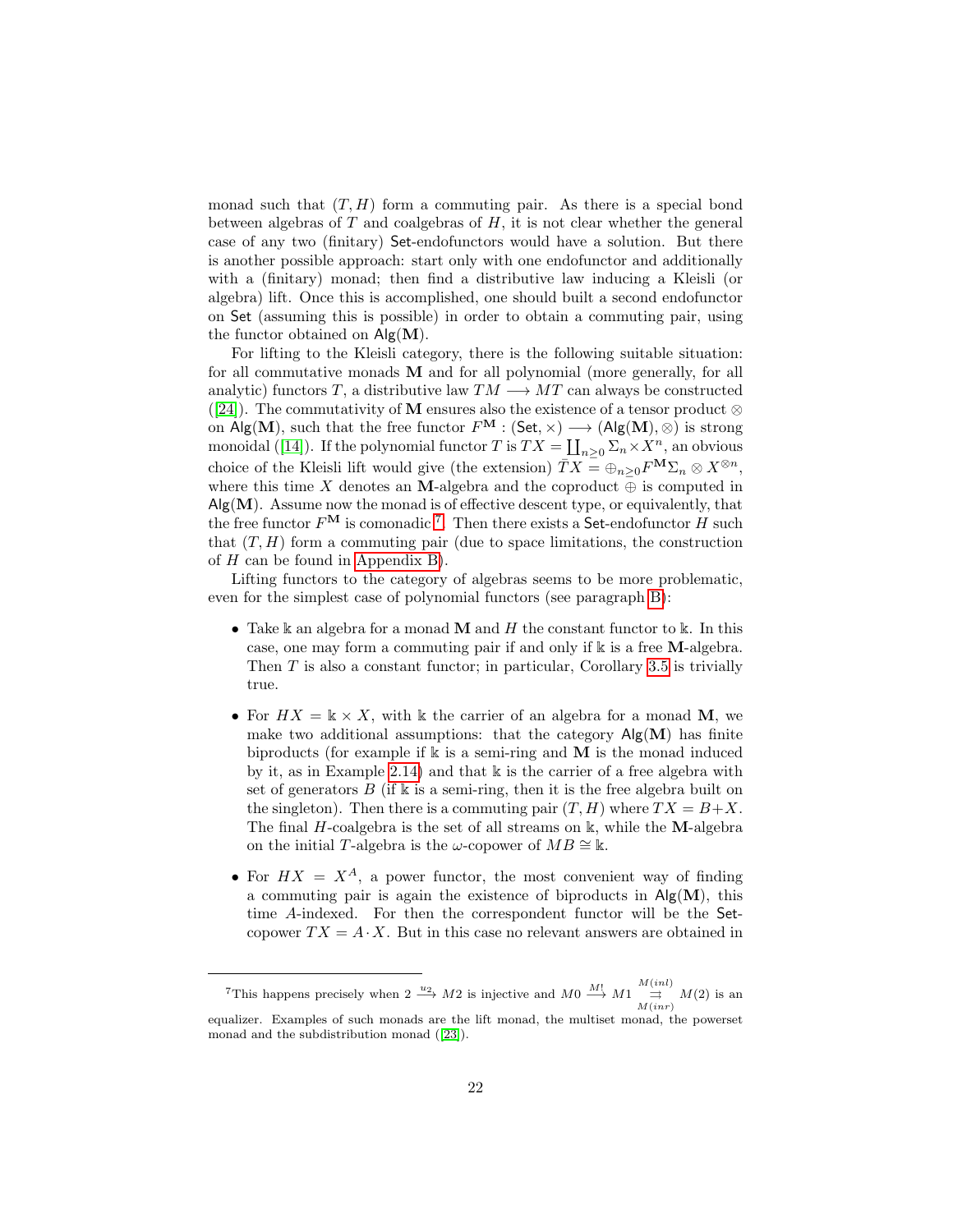the initial-final (co)algebra relation, as both these objects are degenerate (empty initial T-algebra, singleton final H-coalgebra).

• If  $H = MG$ , for any Set-functor G, there is an obvious M-commuting pair  $(T = GM, H = MG)$ . Assuming preservation of all (co)limits required by Corollary [3.5,](#page-20-1) we get the final MG-coalgebra exhibited as completion of the M-image of the initial GM-algebra.

### 4. Conclusions

**Summary** Given a functor  $H : Set \longrightarrow Set$  and a monad M on Set, we have studied H-coalgebras where carriers have an M-algebra structure. More precisely, we have considered the situation where H can be lifted to a functor  $\widetilde{H}$  on Alg(M). In this case, the adjunction  $F^{\mathbf{M}} \dashv U^{\mathbf{M}}$  : Alg(M)  $\longrightarrow$  Set lifts to an adjunction  $\widetilde{F} \dashv \widetilde{U}$  :  $\mathsf{Coalg}(\widetilde{H}) \longrightarrow \mathsf{Coalg}(H)$ . In particular, we may say that the final  $\widetilde{H}$ -coalgebra is the final H-coalgebra equipped with an M-algebra structure. Theorem [2.7](#page-8-0) then states that the final  $H$ -coalgebra is the completion of the initial  $H$ -algebra. To further analyse the initial  $H$ -algebra, we say that  $(T, H)$  form an M-commuting pair of endofunctors if  $MT \cong HM$ . Corollary [3.5](#page-20-1) states that in such a situation the initial  $H$ -algebra coincides with the free M-algebra of the initial T-algebra.

**Future work** If the functor  $H$  is not continuous (for example the finite powerset functor), then the final sequence has to be extended beyond  $\omega$  steps. What does happen with the completion procedure on  $\mathsf{Alg}(\mathbf{M})$  in such cases? We believe that an answer to this question is worth considering in the future.

The notion of a commuting pair of endofunctors with respect to a monad, defined in the second part of this paper, seems to be new; however, a detailed analysis and more examples are needed in order to better understand this structure (like the connection between bisimulations and traces). We plan to do this in a further paper.

#### Acknowledgments

The authors would like to thank the referees for their valuable suggestions, which helped improving the first version of this paper.

#### References

- <span id="page-22-0"></span>[1] J. Adámek, Final coalgebras are ideal completions of initial algebras, J. Logic Comput. 12(2) (2002), 217-242.
- <span id="page-22-1"></span>[2] J. Adámek, On final coalgebras of continuous functors, Theor. Comput. Sci. 294(1-2) (2003), 3-29.
- <span id="page-22-2"></span>[3] J. Adámek, H. Herrlich and G.-E. Strecker, "Abstract and Concrete Categories: the joy of cats", John Wiley & Sons, New York, 1990.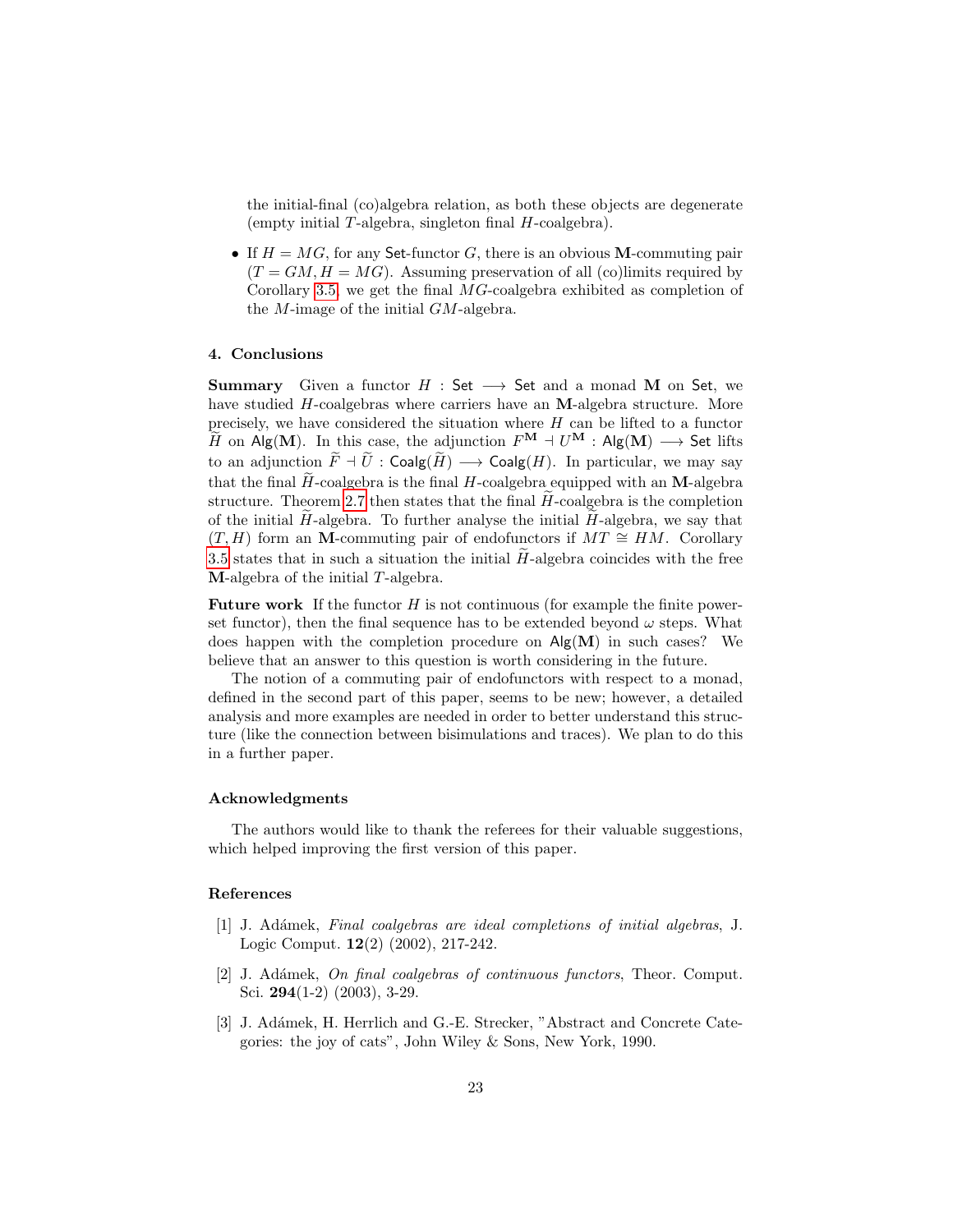- <span id="page-23-12"></span>[4] J. Adámek, V. Koubek, Are colimits of algebras simple to construct?, J. Algebra 66(1) (1980), 226-250.
- [5] J. Adámek, J. Rosický, On sifted colimits and generalized varieties, Theory Appl. Categ. 8 (2001), 33-53.
- <span id="page-23-1"></span>[6] P. America, J. Rutten, Solving reflexive domain equations in a category of complete metric spaces, J. Comput. Syst. Sci. 39(3) (1989), 343-375.
- <span id="page-23-6"></span>[7] A. Balan, A. Kurz, On coalgebras over algebras. In "Proceedings of the Tenth Workshop on Coalgebraic Methods in Computer Science (CMCS 2010)", Electr. Notes Theor. Comp. Sci. 264(2) (2010), 47-62.
- <span id="page-23-0"></span>[8] M. Barr, Algebraically compact functors, J. Pure Appl. Algebra 82(3) (1992), 211-231.
- <span id="page-23-2"></span>[9] M. Barr, Terminal coalgebras in well-founded set theory, Theor. Comput. Sci. 114(2) (1993), 299-315.
- <span id="page-23-9"></span>[10] F. Borceux, "Handbook of Categorical Algebra", vol.1-3, Encycl. Mathem. Appl. 50-52, Cambridge Univ. Press, Cambridge, 1994.
- <span id="page-23-3"></span>[11] A. Corradini, M. Große-Rhode and R. Heckel, Structured transition system as lax coalgebras. In "Proceedings of the first Workshop on Coalgebraic Methods in Computer Science CMCS'98", Electr. Notes Theor. Computer Sci. 11 (1998), 22-41.
- <span id="page-23-10"></span>[12] P. Gabriel, F. Ulmer, "Lokal präsentierbare Kategorien", Lect. Notes Math. 221, Springer Verlag, Berlin, 1971.
- <span id="page-23-5"></span>[13] I. Hasuo, B. Jacobs and A. Sokolova, Generic trace theory. In "Proceedings of the Eighth Workshop on Coalgebraic Methods in Computer ScienceCMCS'06", Electr. Notes Theor. Computer Sci. 164(1) (2006), 47-65.
- <span id="page-23-13"></span>[14] B. Jacobs, Semantics of weakening and contraction, Ann. Pure Appl. Logic 69(1) (1994), 73-106.
- <span id="page-23-11"></span>[15] B. Jacobs, Distributive laws for the coinductive solution of recursive equa*tions*, Inform. and Comput.  $204(4)$  (2006), 561-587.
- [16] B. Jacobs, A bialgebraic review of deterministic automata, regular expressions and languages. In "Algebra, Meaning and Computation", Lect. Notes Comput. Sci. 4060, Springer Verlag, Berlin, 2006, 375-404.
- <span id="page-23-7"></span>[17] P. T. Johnstone, Adjoint lifting theorems for categories of algebras, Bull. London Math. Soc. 7(3) (1975), 294-297.
- <span id="page-23-8"></span>[18] P. T. Johnstone, "Stone spaces", Cambr. Stud. Adv. Math. 3, Cambridge Univ. Press, Cambridge, 1982.
- <span id="page-23-4"></span>[19] C. Kissig and A. Kurz, Generic trace logics, [arXiv:1103.3239v1.](http://arxiv.org/abs/1103.3239v1)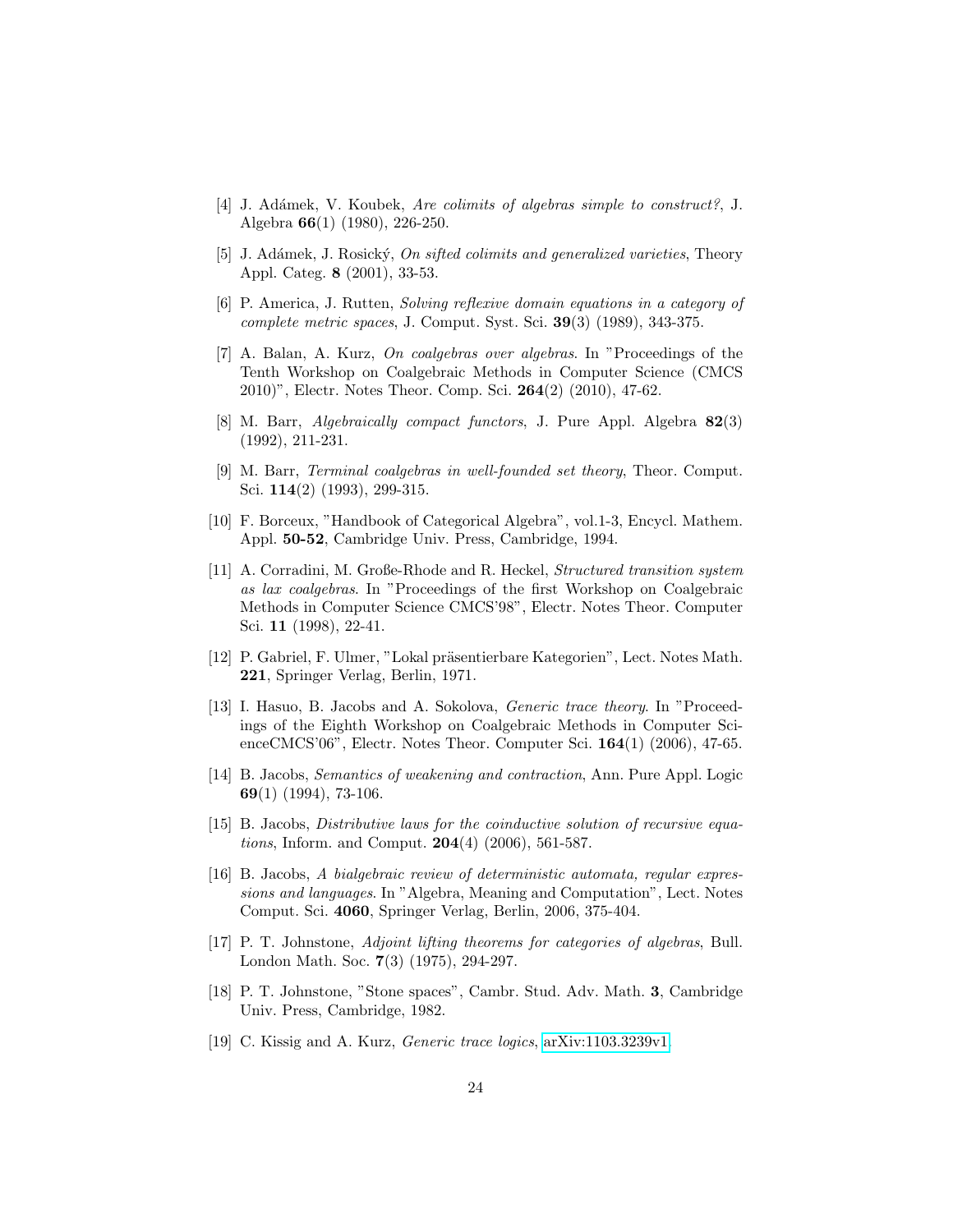- <span id="page-24-12"></span>[20] F.E.J. Linton, Coequalizers in categories of algebras. In "Seminar on Triples and Categorical Homology Theory", Lect. Notes Math. 80, Springer Verlag, 1969, 75-90.
- <span id="page-24-8"></span>[21] S. Mac Lane, "Categories for the working mathematician", 2nd ed., Grad. Texts Math. 5, Springer Verlag, New York, 1998.
- <span id="page-24-9"></span>[22] E. Manes, Monads of sets. In "Handbook of algebra", vol. 3, North-Holland, Amsterdam, 2003, 67-153.
- <span id="page-24-11"></span>[23] B. Mesablishvili, Monads of effective descent type and comonadicity, Th. Appl. Categ. 16(1) (2006), 1-45.
- <span id="page-24-10"></span>[24] St. Milius, Th. Palm and D. Schwencke, Complete iterativity for algebras with effects. In "Algebra and Coalgebra in Computer Science", Lect. Notes Comput. Sci. 5728, Springer Verlag, Berlin, 2009, 34-48.
- [25] L. Moss, A note on expressive coalgebraic logics for finitary set functors, J. Logic Comput. 20(5) 2010, 1101-1111.
- <span id="page-24-2"></span>[26] J. Rutten, Automata and coinduction (an exercise in coalgebra). In "CON-CUR'98: concurrency theory", Lect. Notes Comput. Sci. 1466, Springer Verlag, 1998, 194-218.
- <span id="page-24-3"></span>[27] J. Rutten, Behavioural differential equations: A coinductive calculus of streams, automata, and power series, Theor. Comput. Sci. 308(1-3), 2003, 1-53.
- <span id="page-24-4"></span>[28] J. Rutten, *Coinductive counting with weighted automata*, J. Autom. Lang. Comb. 8(2) (2003), 319-352.
- <span id="page-24-5"></span>[29] H. H. Schaefer, "Topological vector spaces", Grad. Texts Math. 3, Springer Verlag, New York, 1971.
- <span id="page-24-0"></span>[30] M. B. Smyth, G. D. Plotkin, The category-theoretic solution of recursive domain equations, SIAM J. Comput. 11 (1982), 761-783.
- <span id="page-24-1"></span>[31] D. Turi, G. D. Plotkin, Towards a mathematical operational semantics. In "Proceedings of the 12th Annual IEEE Symposium on Logic in Computer Science", LICS, IEEE Computer Society, Washington, DC, 1997, 280-291.
- <span id="page-24-6"></span>[32] D. H. Van Osdol, Sheaves in regular categories. In "Exact categories and categories of sheaves", Lect. Notes Math. 236, Springer Berlin/Heidelberg, 1971, 223-239.
- <span id="page-24-7"></span>[33] J. Worrell, On the final sequence of a finitary set functor, Theor. Comput. Sci. 338(1-3) (2005), 184-199.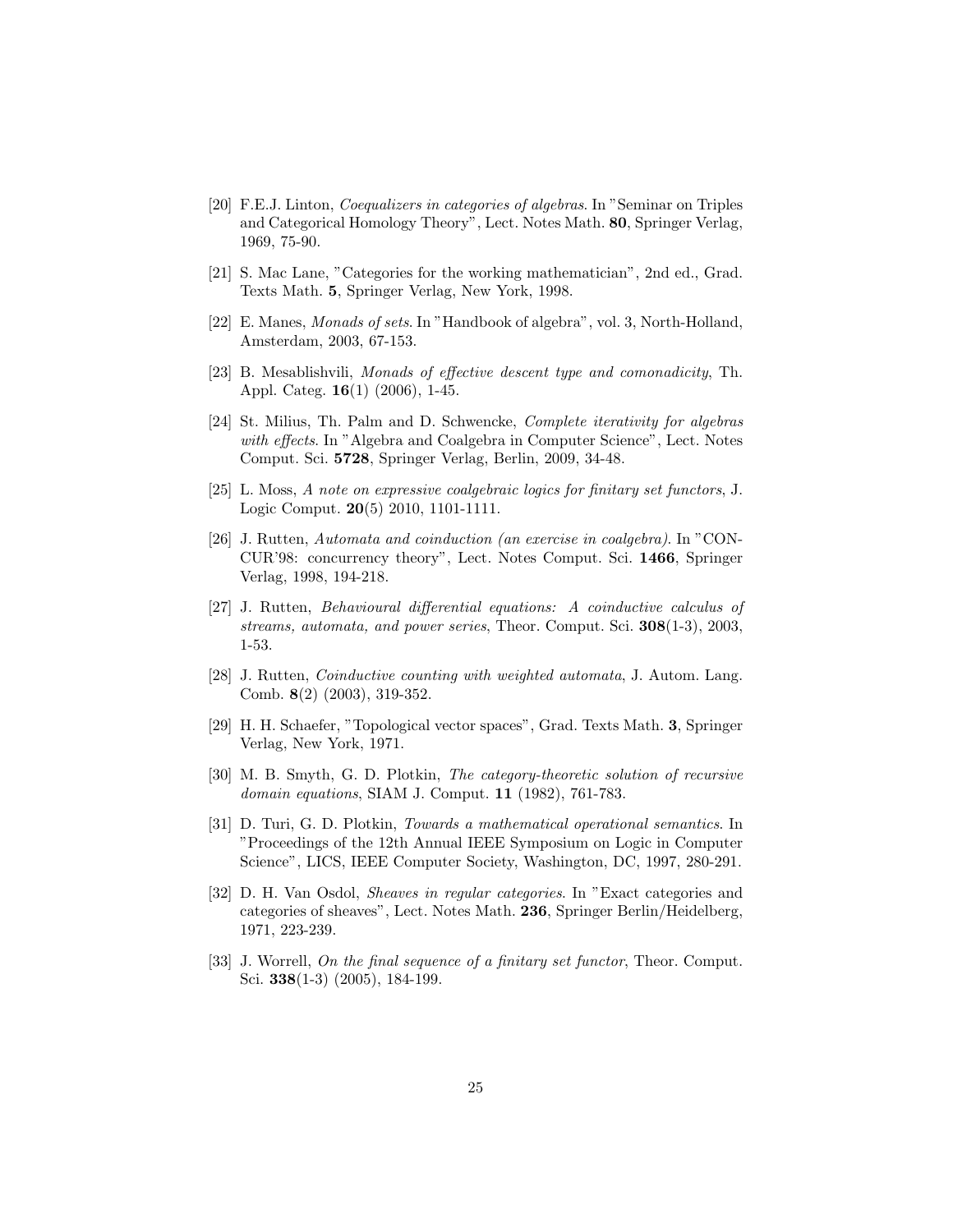# Appendix A.

**Proposition.** Let C be any category,  $\mathbf{M} = (M, m, u)$  a monad on C and  $H: \mathcal{C} \longrightarrow \mathcal{C}$  a functor that admits a lifting  $\hat{H}$  to  $Kl(\mathbf{M})$ . Assume Alg(M) has coequalizers and denote by  $\mathcal{I}: Kl(\mathbf{M}) \longrightarrow \mathsf{Alg}(\mathbf{M})$  the comparison functor. Then the left Kan extension  $\overline{H}$  of  $\overline{L}\overline{H}$  along  $\overline{L}$  exists and the universal arrow associated to it is a natural isomorphism.

*Proof.* For  $\mathcal C$  a cocomplete category,  $\mathsf{Alg}(\mathbf{M})$  having coequalizers implies that it is cocomplete ([\[20\]](#page-24-12)); if C is also small, the left Kan extension exists with the universal arrow being an isomorphism, as  $\mathcal I$  is full and faithful. However, for general C this argument does not apply; we shall construct the functor  $H$  and the natural transformation  $\zeta : \mathcal{I}H \longrightarrow H\mathcal{I}$  associated to the Kan extension "by hand".

We shall denote by  $\varsigma : HM \longrightarrow MH$  the distributive law corresponding to the lifting [\(8\)](#page-18-1). We recall the construction of  $\hat{H}$ : on objects  $X \in Ob(Kl(\mathbf{M}))$  =  $Ob(\mathcal{C}), \quad \hat{H}X = HX$ , and on arrows,  $\hat{H}(X \stackrel{f}{\longrightarrow} MY) = HX \stackrel{Hf}{\longrightarrow} HMY \stackrel{SY}{\longrightarrow}$ MHY. The comparison functor  $\mathcal{I}: Kl(\mathbf{M}) \longrightarrow \mathsf{Alg}(\mathbf{M})$  is given by  $\mathcal{I}X =$  $(MX, m_X)$  and  $\mathcal{I}(X \stackrel{f}{\longrightarrow} MY) = MX \stackrel{Mf}{\longrightarrow} M^2Y \stackrel{m_Y}{\longrightarrow} MY$ . It is straightforward to see that their composition will be:  $\mathcal{I}\hat{H}X = (MHX, m_{HX})$  with

$$
\mathcal{I}\hat{H}(X \xrightarrow{f} MY) = MHX \xrightarrow{MHf} MHMY \xrightarrow{M_{SY}} M^2HY \xrightarrow{m_{HY}} MHY
$$

In order to built the functor part of the left Kan extension, we start with an M-algebra  $(A, MA \xrightarrow{a} A)$  and write it as a coequalizer of free algebras in  $\mathsf{Alg}(\mathbf{M})$ :

<span id="page-25-1"></span>
$$
M^2 A \xrightarrow[m_A]{Ma} MA \xrightarrow{a} A \qquad (A.1)
$$

Define now  $\bar{H}A$  as the coequalizer in Alg(M) (which exists by hypothesis) of the pair  $(MHa, m_A \circ M_{SA})$ , namely  $MHMA \longrightarrow MHa \longrightarrow$  $\frac{MHa}{m_A \circ M_{SA}} \geq MHA \xrightarrow{\pi_A} \bar{H}A$ . It is immediate that this defines a functor on  $\text{Alg}(\mathbf{M})$ . In particular, this construction can be applied to free algebras. But in this situation the corresponding parallel pair of arrows leads to a split coequalizer in  $\mathsf{Alg}(\mathbf{M})$ , given by

<span id="page-25-0"></span>
$$
MHM^{2}X \xrightarrow[MHMX \circ MS_MX] \xrightarrow[MHMX \circ MS_MX] \xrightarrow[MHMX \circ MH_XX] \xrightarrow[MHuX] \xrightarrow[MHuX] \xrightarrow[MHuX] \xrightarrow[MHuX] \xrightarrow[MHuX] \xrightarrow[MHuX] \xrightarrow[MHuX] \xrightarrow[MHuX] \xrightarrow[MHuX] \xrightarrow[MHuX] \xrightarrow[MHuX] \xrightarrow[MHuX] \xrightarrow[MHuX] \xrightarrow[MHuX] \xrightarrow[MHuX] \xrightarrow[MHuX] \xrightarrow[MHuX] \xrightarrow[MHuX] \xrightarrow[MHuX] \xrightarrow[MHuX] \xrightarrow[MHuX] \xrightarrow[MHuX] \xrightarrow[MHuX] \xrightarrow[MHuX] \xrightarrow[MHuX] \xrightarrow[MHuX] \xrightarrow[MHuX] \xrightarrow[MHuX] \xrightarrow[MHuX] \xrightarrow[MHuX] \xrightarrow[MHuX] \xrightarrow[MHuX] \xrightarrow[MHuX] \xrightarrow[MHuX] \xrightarrow[MHuX] \xrightarrow[MHuX] \xrightarrow[MHuX] \xrightarrow[MHuX] \xrightarrow[MHuX] \xrightarrow[MHuX] \xrightarrow[MHuX] \xrightarrow[MHuX] \xrightarrow[MHuX] \xrightarrow[MHuX] \xrightarrow[MHuX] \xrightarrow[MHuX] \xrightarrow[MHuX] \xrightarrow[MHuX] \xrightarrow[MHuX] \xrightarrow[MHuX] \xrightarrow[MHuX] \xrightarrow[MHuX] \xrightarrow[MHuX] \xrightarrow[MHuX] \xrightarrow[MHuX] \xrightarrow[MHuX] \xrightarrow[MHuX] \xrightarrow[MHuX] \xrightarrow[MHuX] \xrightarrow[MHuX] \xrightarrow[MHuX] \xrightarrow[MHuX] \xrightarrow[MHuX] \xrightarrow[MHuX] \xrightarrow[MHuX] \xrightarrow[MHuX] \xrightarrow[MHuX] \xrightarrow[MHuX] \xrightarrow[MHuX] \xrightarrow[MHuX] \xrightarrow[MHuX] \xrightarrow[MHuX] \xrightarrow[MHuX] \xrightarrow[MHuX] \xrightarrow[MHuX] \xrightarrow[MHuX] \xrightarrow[MHuX] \xrightarrow[MHuX] \xrightarrow[MHuX] \xrightarrow[MHuX] \xrightarrow[MHuX] \xrightarrow[MTuX] \xrightarrow[MTuX] \xrightarrow[MTuX] \xrightarrow[MTuX] \xrightarrow[MTuX] \xrightarrow[MTuX] \xrightarrow[MTuX] \xrightarrow[MTuX] \xrightarrow[MTuX] \xrightarrow[MTuX] \xrightarrow[MTuX] \xrightarrow[MTuX] \xrightarrow[MTuX] \xrightarrow[MTuX] \xrightarrow[MTuX] \xrightarrow[MTuX] \xrightarrow[MTuX] \xrightarrow[MTuX] \xrightarrow[MTuX] \xrightarrow[MTuX] \xrightarrow[MTuX]
$$

It follows that  $\overline{HIX} = MHX$  on objects. To see the behavior of  $\overline{HI}$  on arrows,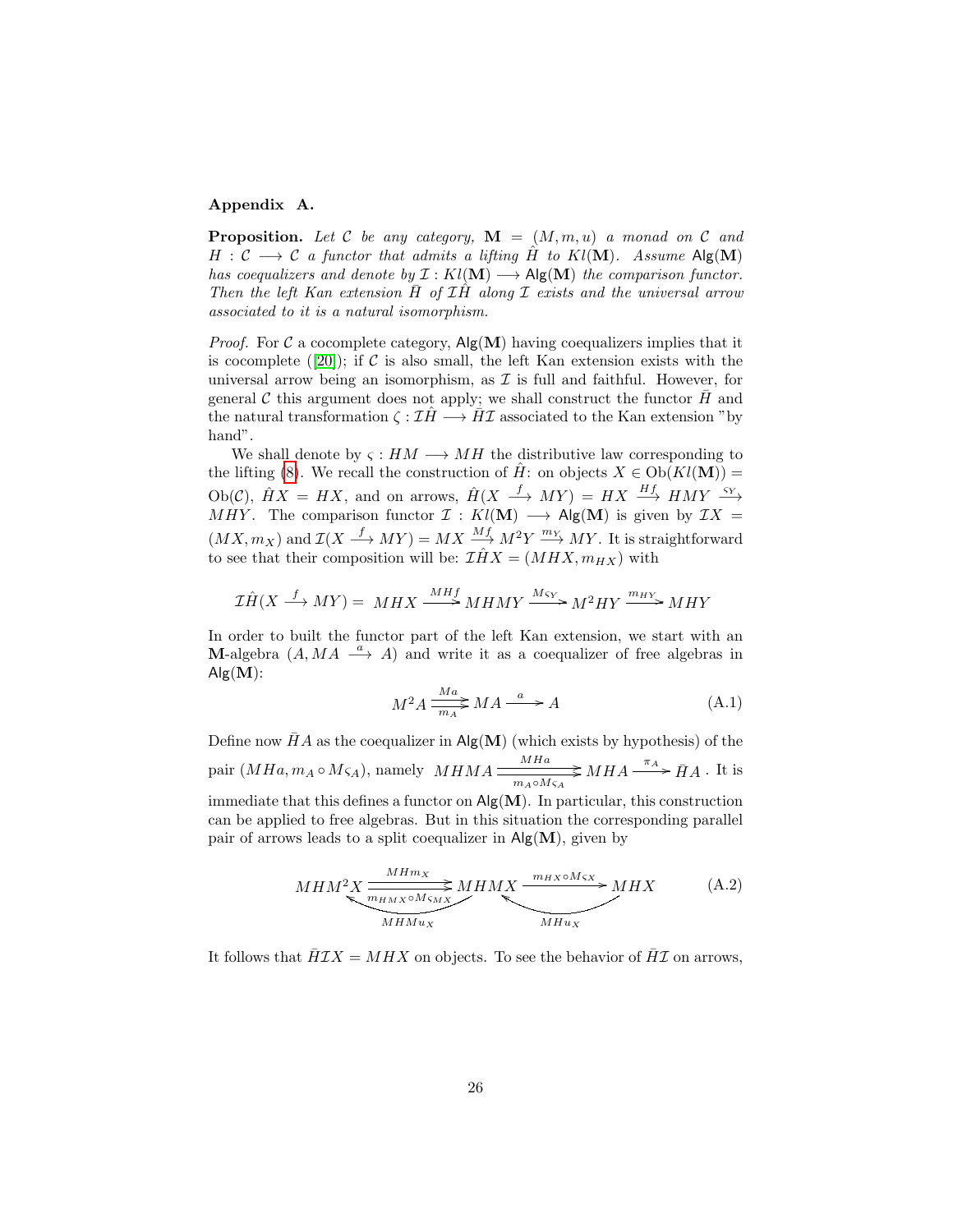start with  $X \stackrel{f}{\longrightarrow} MY$  in C; in the diagram below,

$$
\begin{array}{c}\nMHM^2X \xrightarrow{\hspace{20pt} \substack{MHm_X \\\text{MHMZ}}} \hspace{-20pt} \text{MHMX} \xrightarrow{\hspace{20pt} \substack{m_{HX} \circ M_{SX}}}\hspace{-20pt} \text{MHMX} \xrightarrow{\hspace{20pt} \substack{m_{HX} \circ M_{SX}}}\hspace{-20pt} \text{MHX} \xrightarrow{\hspace{20pt} \substack{MHM} \\\text{MHM} \\\text{MHM} \\\text{MHM}^3Y \xrightarrow{\hspace{20pt} \substack{MHm_{MY} \\\text{MHMZY}}}\hspace{-20pt} \text{MHM}^2Y \xrightarrow{\hspace{20pt} \substack{MHm_{YY} \circ M_{SMY} \\\text{MHMY}}}\hspace{-20pt} \text{MHM}^2Y \xrightarrow{\hspace{20pt} \substack{MHm_{YY} \circ M_{SMY} \\\text{MHMZY}}}\hspace{-20pt} \text{MHM}^2Y \xrightarrow{\hspace{20pt} \substack{MHm_Y \\\text{MHMZ}}} \hspace{-20pt} \text{MHM}^2Y \xrightarrow{\hspace{20pt} \substack{MHm_{YY} \circ M_{SMY}}}\hspace{-20pt} \text{MHM}^2Y \xrightarrow{\hspace{20pt} \substack{m_{HY} \circ M_{SMY}}}\hspace{-20pt} \text{MHM}^2Y \xrightarrow{\hspace{20pt} \substack{TMHm_{YY} \circ M_{SMY}}}\hspace{-20pt} \text{MHM}^2Y \xrightarrow{\hspace{20pt} \substack{TMHm_{YY} \circ M_{SMY}}}\hspace{-20pt} \text{MHM}^2Y \xrightarrow{\hspace{20pt} \substack{TMHm_{YY} \circ M_{SMY}}}\hspace{-20pt} \text{MHM}^2Y \xrightarrow{\hspace{20pt} \substack{TMHm_{YY} \circ M_{SMY}}}\hspace{-20pt} \text{MHM}^2Y \xrightarrow{\hspace{20pt} \substack{TMHm_{YY} \circ M_{SMY}}}\hspace{-20pt} \text{MHM}^2Y \xrightarrow{\hspace{20pt} \substack{TMHm_{YY} \circ M_{SMY}}}\hspace{-20pt} \text{MHM}^2Y \xrightarrow{\hspace{20pt} \substack{TMHm_{YY} \circ M_{SMY}}}\hspace{-20pt}
$$

all three rows are split coequalizers as in [\(A.2\)](#page-25-0); the left upper and lower squares commute serially by naturality of  $m$  and  $\varsigma$  and associativity of  $m$ , the upper right square commutes again by naturality, while for the lower right square, one needs to use also the properties of  $\varsigma$  as a distributive law.

Hence  $\bar{H}\mathcal{I}$  coincides with  $\mathcal{I}\hat{H}$ . To check that indeed  $\bar{H}$  is the left Kan extension of  $\mathcal{I}H$  along  $\mathcal{I}$ , with identity as the associated natural transformation  $\mathcal{I}\hat{H} \longrightarrow \bar{H}\mathcal{I}$ , take  $G : \mathsf{Alg}(\mathbf{M}) \rightarrow \mathsf{Alg}(\mathbf{M})$  a functor, together with natural transformation  $\zeta : \mathcal{I}\hat{H} \longrightarrow \mathcal{GI}$ . This means that we have algebra arrows  $\zeta_X$ :  $MHX \longrightarrow GMX$  for X any object of C such that for any  $X \stackrel{f}{\longrightarrow} MY$ , the diagram below commutes:

<span id="page-26-0"></span>
$$
MHX \xrightarrow{MHf} MHMY \xrightarrow{Mc_Y} M^2HY \xrightarrow{m_{HY}} MHY
$$
\n
$$
\begin{array}{ccc}\n\zeta_x \\
\downarrow & \\
GMX \xrightarrow{GMf} GM^2Y \xrightarrow{Gm_Y} GMY\n\end{array}
$$
\n(A.3)

For a given algebra  $(A, a)$ , apply the above  $(A.3)$  to  $MA \stackrel{Id}{\longrightarrow} MA$  to obtain

<span id="page-26-2"></span>
$$
Gm_A \circ \zeta_{MA} = \zeta_A \circ m_{HA} \circ M \zeta_A \tag{A.4}
$$

and to  $MA \stackrel{a}{\longrightarrow} A \stackrel{u_A}{\longrightarrow} MA$  for

<span id="page-26-1"></span>
$$
GMa \circ \zeta_{MA} = \zeta_A \circ MHa \tag{A.5}
$$

Now consider the following diagram:

<span id="page-26-3"></span>
$$
MHMA \xrightarrow{MHa} \text{MA} \xrightarrow{H_A \circ M_{SA}} \text{MHA} \xrightarrow{\pi_A} \bar{H}A
$$
\n
$$
\begin{array}{c}\n\zeta_{MA} \\
\downarrow \\
\zeta_{MA} \\
\downarrow \\
\zeta_{MA} \\
\downarrow \\
\zeta_{AM} \\
\zeta_{MA} \\
\downarrow \\
\zeta_{A} \\
\zeta_{A} \\
\zeta_{A} \\
\zeta_{A} \\
\zeta_{A} \\
\zeta_{A} \\
\zeta_{A} \\
\zeta_{A} \\
\zeta_{A} \\
\zeta_{A} \\
\zeta_{A} \\
\zeta_{A} \\
\zeta_{A} \\
\zeta_{A} \\
\zeta_{A} \\
\zeta_{A} \\
\zeta_{A} \\
\zeta_{A} \\
\zeta_{A} \\
\zeta_{A} \\
\zeta_{A} \\
\zeta_{A} \\
\zeta_{A} \\
\zeta_{A} \\
\zeta_{A} \\
\zeta_{A} \\
\zeta_{A} \\
\zeta_{A} \\
\zeta_{A} \\
\zeta_{A} \\
\zeta_{A} \\
\zeta_{A} \\
\zeta_{A} \\
\zeta_{A} \\
\zeta_{A} \\
\zeta_{A} \\
\zeta_{A} \\
\zeta_{A} \\
\zeta_{A} \\
\zeta_{A} \\
\zeta_{A} \\
\zeta_{A} \\
\zeta_{A} \\
\zeta_{A} \\
\zeta_{A} \\
\zeta_{A} \\
\zeta_{A} \\
\zeta_{A} \\
\zeta_{A} \\
\zeta_{A} \\
\zeta_{A} \\
\zeta_{A} \\
\zeta_{A} \\
\zeta_{A} \\
\zeta_{A} \\
\zeta_{A} \\
\zeta_{A} \\
\zeta_{A} \\
\zeta_{A} \\
\zeta_{A} \\
\zeta_{A} \\
\zeta_{A} \\
\zeta_{A} \\
\zeta_{A} \\
\zeta_{A} \\
\zeta_{A} \\
\zeta_{A} \\
\zeta_{A} \\
\zeta_{A} \\
\zeta_{A} \\
\zeta_{A} \\
\zeta_{A} \\
\zeta_{A} \\
\zeta_{A} \\
\zeta_{A} \\
\zeta_{A} \\
\zeta_{A} \\
\zeta_{A} \\
\zeta_{A} \\
\zeta_{A} \\
\zeta_{A} \\
\zeta_{A} \\
\zeta_{A} \\
\zeta_{A} \\
\zeta_{A} \\
\zeta_{A} \\
\zeta_{A} \\
\zeta_{A} \\
\zeta_{A} \\
\zeta_{A} \\
\zeta_{A} \\
\zeta_{A} \\
\z
$$

where the second row is obtained by applying  $G$  to  $(A.1)$ . We have

$$
Ga \circ \zeta_A \circ MHa = Ga \circ GMa \circ \zeta_{MA} \text{ by } (A.5)
$$
  
= 
$$
Ga \circ Gm_A \circ \zeta_{MA} \text{ by } (A.1)
$$
  
= 
$$
Ga \circ \zeta_A \circ m_{HA} \circ M_{SA} \text{ by } (A.4)
$$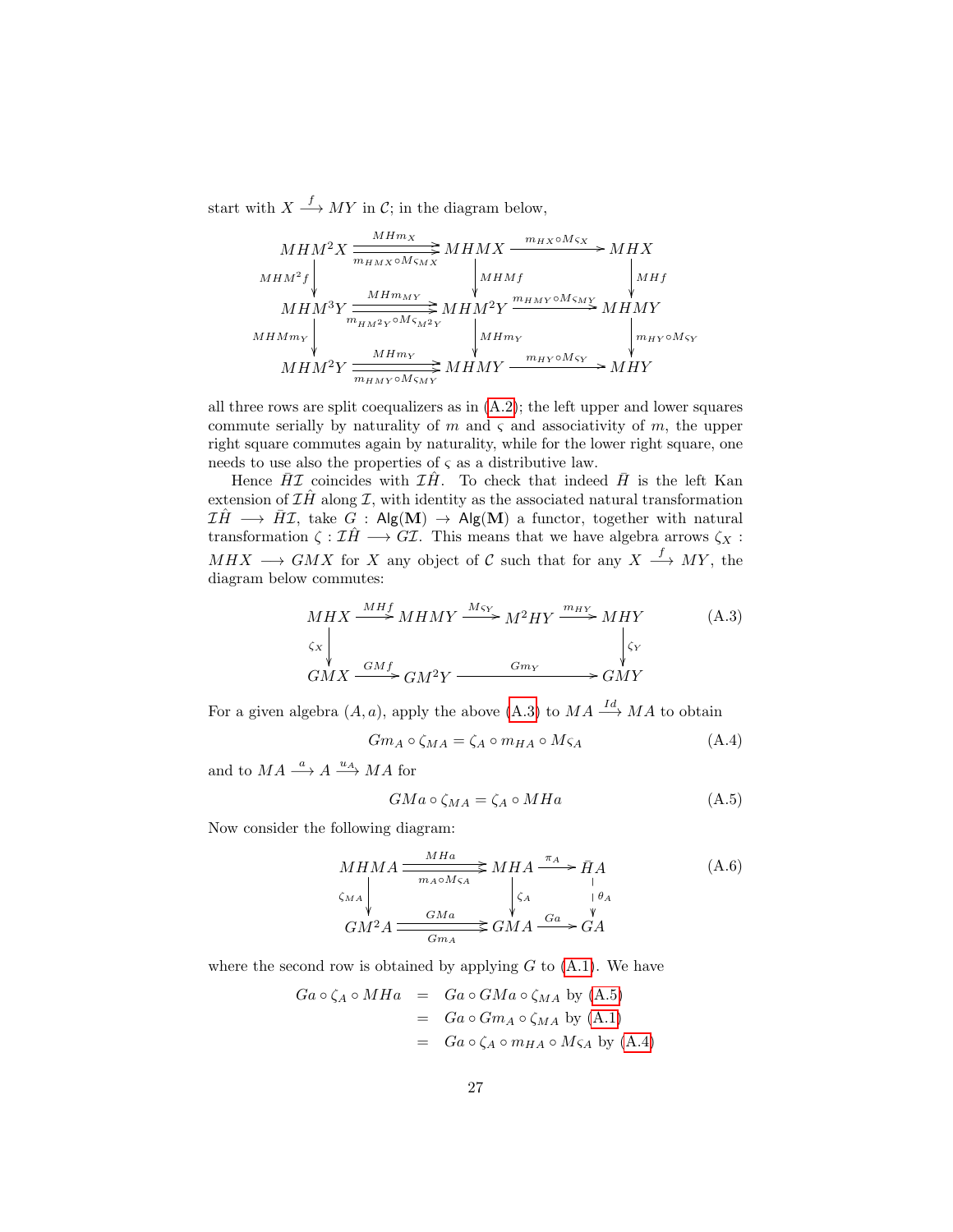hence by the coequalizer property of the first row in [\(A.6\)](#page-26-3) there is a unique algebra map  $\theta_A : \bar{H}A \longrightarrow GA$ . It is easy to see that  $\theta$  is natural. A similar argument as above shows that on free algebras,  $\theta_{MX}$  is precisely  $\zeta_X$ , which is the same as the commutativity of



By construction,  $\theta$  is unique with this property. We have thus obtained the desired left Kan extension.  $\Box$ 

## <span id="page-27-0"></span>Appendix B.

Let  $M$  be a commutative finitary Set-monad of effective descent type and  $T$ a polynomial Set-functor,  $TX = \coprod_{n\geq 0} \Sigma_n \times X^n$ . Let  $\bar{T}X = \bigoplus_{n\geq 0} M\overline{\Sigma_n} \otimes X^{\otimes n}$ be an extension of T to  $\text{Alg}(\textbf{M})$ .

In this appendix we shall see how to build a Set-functor H such that  $H U^{\mathbf{M}} \cong$  $U^{\mathbf{M}}\overline{T}$ . Consequently,  $(T, H)$  will form a commuting pair.

Recall first how both the the tensor product (which exist as the monad is commutative) and the coproduct on  $\text{Alg}(\mathbf{M})$  are built as reflexive coequalizers of free M-algebras (see for example [\[14\]](#page-23-13), Lemma 3.2 and Lemma 5.1): for any two **M**-algebras  $MX \xrightarrow{x} X$  and  $MY \xrightarrow{y} Y$ , we have

$$
M(MX \times \underbrace{MY) \xrightarrow{m_{X \times Y} \circ M(\varphi_{2,X,Y})} M(X \times Y) \longrightarrow X \otimes Y} \xrightarrow{M(ux \times u_Y)}
$$

where  $\varphi_{2,X,Y} : MX \times MY \longrightarrow M(X \times Y)$  is the monoidal structure map of the monad. Next, for any (countable) family of algebras  $(MX_n \xrightarrow{x_n} X_n)_n$ , their coproduct is the following reflexive coequalizer in  $\mathsf{Alg}(\mathbf{M})$ :

$$
M(\underset{n}{\coprod} MX_n)\xrightarrow{\underset{n}{\underbrace{m\underset{n}{\coprod}x_n\circ M(\tau)}}}M(\underset{n}{\coprod}X_n)\longrightarrow \underset{n}{\underbrace{\oplus}X_n}
$$

Here  $\prod$  denotes the coproduct in Set and  $\tau : \prod$  $\coprod_n M X_n \longrightarrow M(\coprod_n$  $\prod_{n} X_n$ ) is the canonical arrow from the coproduct.

In the sequel, we shall implicitly use that  $F^{\mathbf{M}}$  preserves any colimits and  $U^{\mathbf{M}}$  preserves reflexive coequalizers (M being finitary).

Then we can write down the diagram [\(B.1\)](#page-28-0):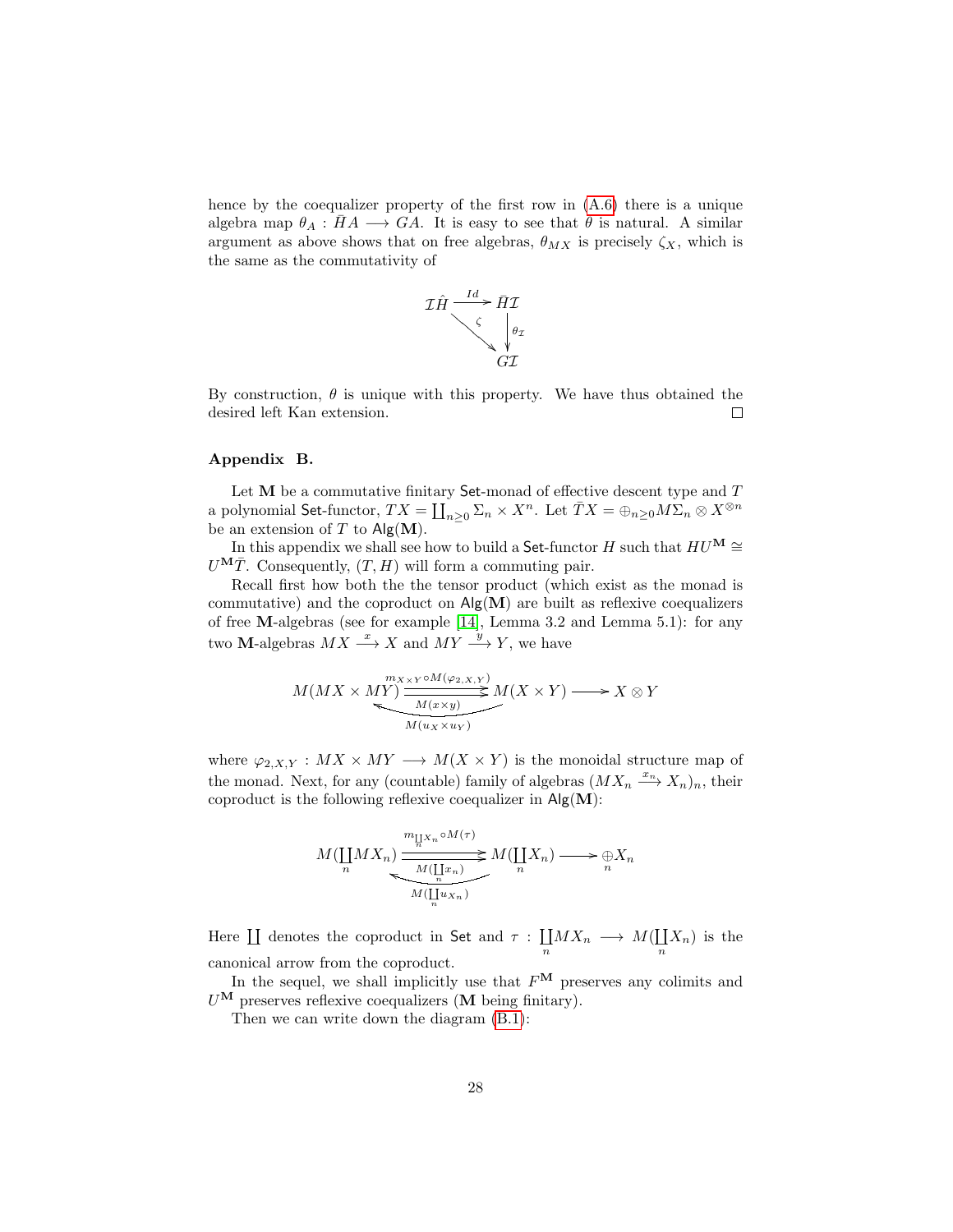<span id="page-28-1"></span><span id="page-28-0"></span>

29

$$
\overline{a}
$$